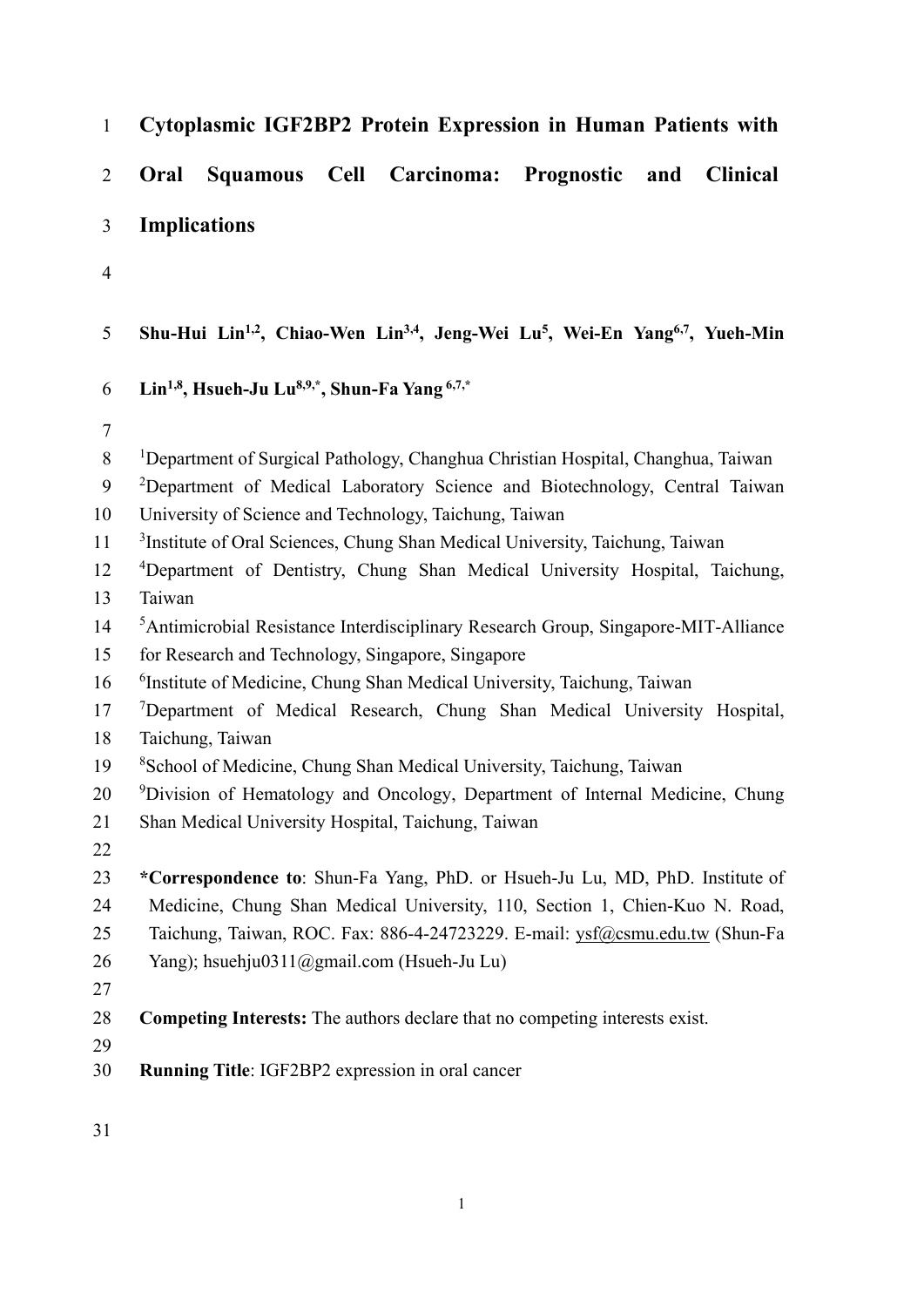# 1 Abstract

| $\overline{2}$ | Oral squamous cell carcinoma (OSCC) is particularly prevalent in Taiwan. The            |
|----------------|-----------------------------------------------------------------------------------------|
| 3              | goal of this study was to determine the clinicopathological role of insulin-like growth |
| $\overline{4}$ | factor 2 mRNA binding protein 2 (IGF2BP2) proteins as an indicator of clinical          |
| $\mathfrak{S}$ | outcomes in OSCC patients. In this study, immunohistochemical (IHC) analysis was        |
| 6              | used to examine IGF2BP2 protein expression in 244 OSCC patients. We investigated        |
| $\tau$         | the relationships among IGF2BP2 expression, clinicopathological variables, and          |
| 8              | patient survival. Our results showed that IGF2BP2 cytoplasmic protein expression        |
| 9              | was significantly correlated with lymph node metastasis, cancer stage, and patient      |
| 10             | survival. Kaplan-Meier survival curves revealed that elevated cytoplasmic IGF2BP2       |
| 11             | expression levels in OSCC patients were associated with poor overall survival.          |
| 12             | Moreover, multivariate cox proportional hazard models revealed that cytoplasmic         |
| 13             | IGF2BP2 expression, T status, and lymph node metastasis were independent                |
| 14             | prognostic factors for survival. In conclusion, IGF2BP2 protein was found to be a       |
| 15             | helpful predictive marker for OSCC patients, as well as a possible therapeutic target   |
| 16             | for OSCC treatment.                                                                     |

17

18 Keywords: IGF2BP2, tissue microarray, immunohistochemistry, oral squamous cell 19 carcinoma, survival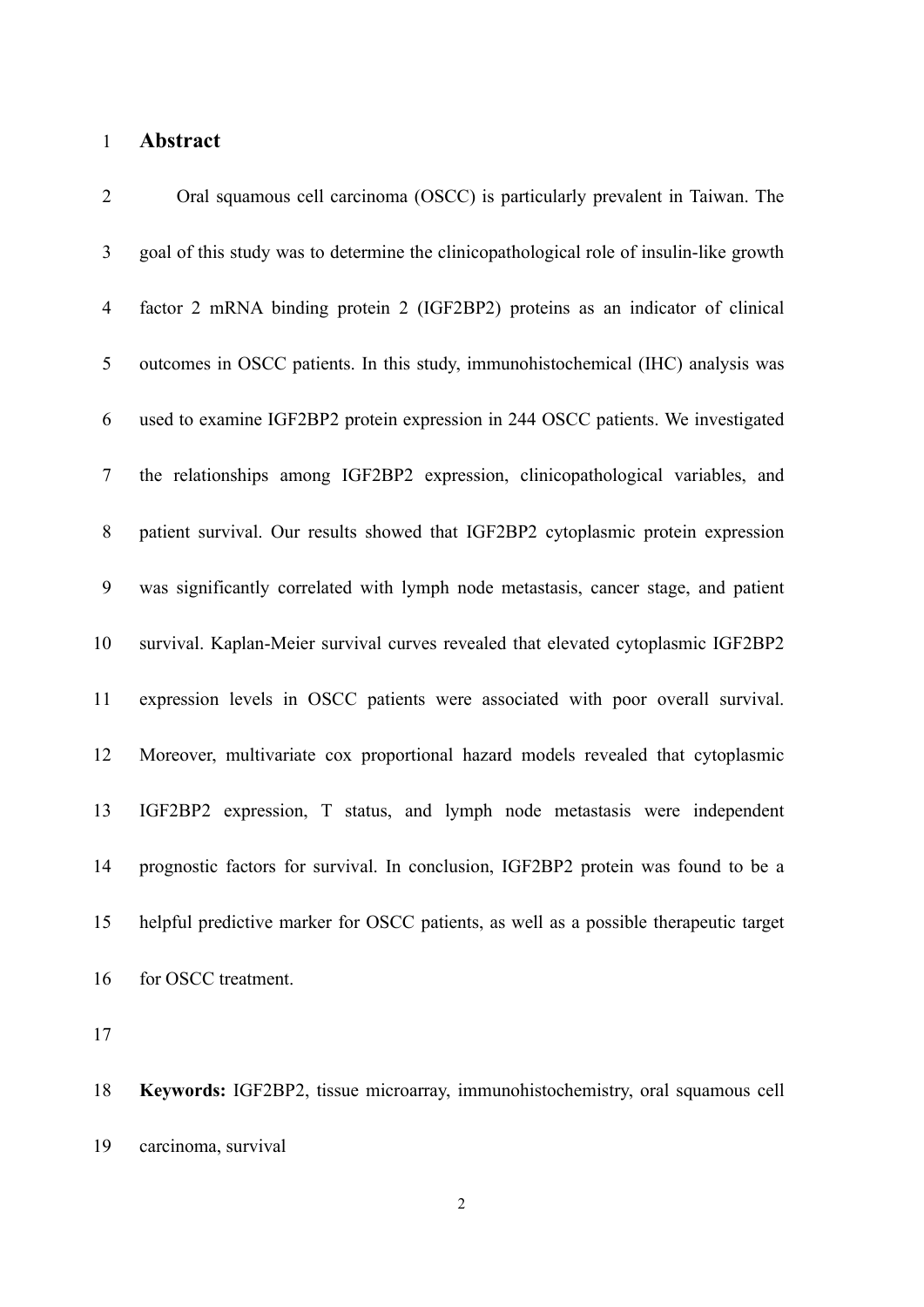### 1 Introduction

2 Oral squamous cell carcinoma (OSCC) is the most common malignant 3 tumor in the head and neck region [1]. Tobacco addiction, excessive alcohol 4 consumption, and human papillomavirus (HPV) infection have all been identified as 5 major risk factors for carcinogenesis and the development of OSCC [2]. OSCC 6 accounts for more than 90% of all oral cancers, with more than 300,000 new cases 7 and 145,000 fatalities each year [3]. Despite advancements in therapy, the 5-year 8 survival rate of OSCC patients remains low [4]. Advanced OSCC is characterized by 9 unregulated growth with severe lymphatic metastases and a poor prognosis. As with 10 other forms of cancer, OSCC is caused by a series of complex interactions involving a 11 range of genes and proteins, resulting in a multifactor interaction [5-8]. Our lack of 12 understanding as to the molecular processes underlying OSCC development 13 underlines the need to develop new biomarkers as prognostic indicators and treatment 14 targets [9].

15 Insulin-like growth factor (IGF) and IGF-binding protein play a vital role in 16 the premalignant oral lesions and oral cancer [10-13]. Insulin-like growth factor 2 17 mRNA-binding protein 2 (IGF2BP2) controls IGF2 translation by binding to the 5′ 18 untranslated region (5′UTR) of IGF2 mRNA. In the realm of cancer research, 19 IGF2BP2 is well-known for its regulation of differentiation potential in mouse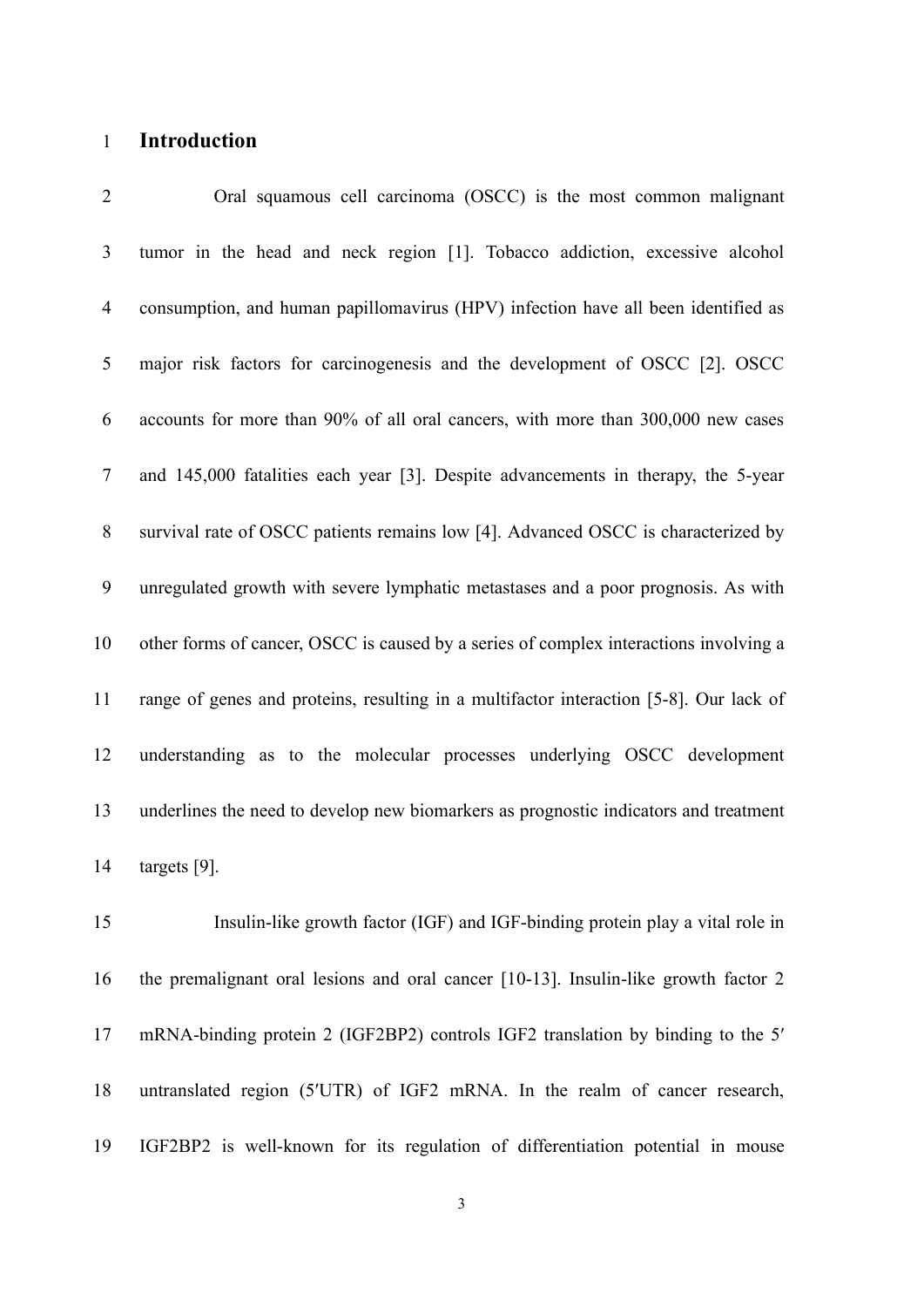1 neocortical neural precursor cells as well as myoblast proliferation, myogenesis, 2 muscle cell motility, and energy consumption [14-16]. A number of studies have 3 linked IGF2BP2 gene polymorphisms to the incidence of type 2 diabetes and cancer 4 [17-20]. According to one recent study, IGF2BP2 knock-out mice fight obesity by 5 regulating mRNA that encodes for mitochondrial proteins [21].

6 IGF2BP2 has been shown to promote tumor growth in cases of solid tumors and 7 leukemia [22-27]. Recent research has identified IGF2BP2 as a potential oncogene, 8 which, when overexpressed in liver cancer, causes excessive cell proliferation and 9 invasion, resulting in a poor prognosis [28-31]. The overexpression of IGF2BP2 has 10 also been shown to promote the development of glioblastoma multiforme by 11 activating the IGF2/phosphoinositide 3-kinase (PI3K)/Akt pathway, thereby making 12 glioblastoma resistant to temozolomide therapy [32]. In head and neck squamous cell 13 carcinoma and OSCC tissues, the elevated mRNA or protein expression of IGF2BP2 14 is indicative of poor prognosis [33-35]. The upregulation of IGF2BP2 has also been 15 shown to promote OSCC progression associated with cell proliferation, metastasis, 16 and tumor-infiltrating immune cells [34].

17 Nonetheless, there is a pressing need to further elucidate the function of 18 IGF2BP2 protein expression and other clinical variables in OSCC. In the current study, 19 immunohistochemical (IHC) analysis was used to examine the expression of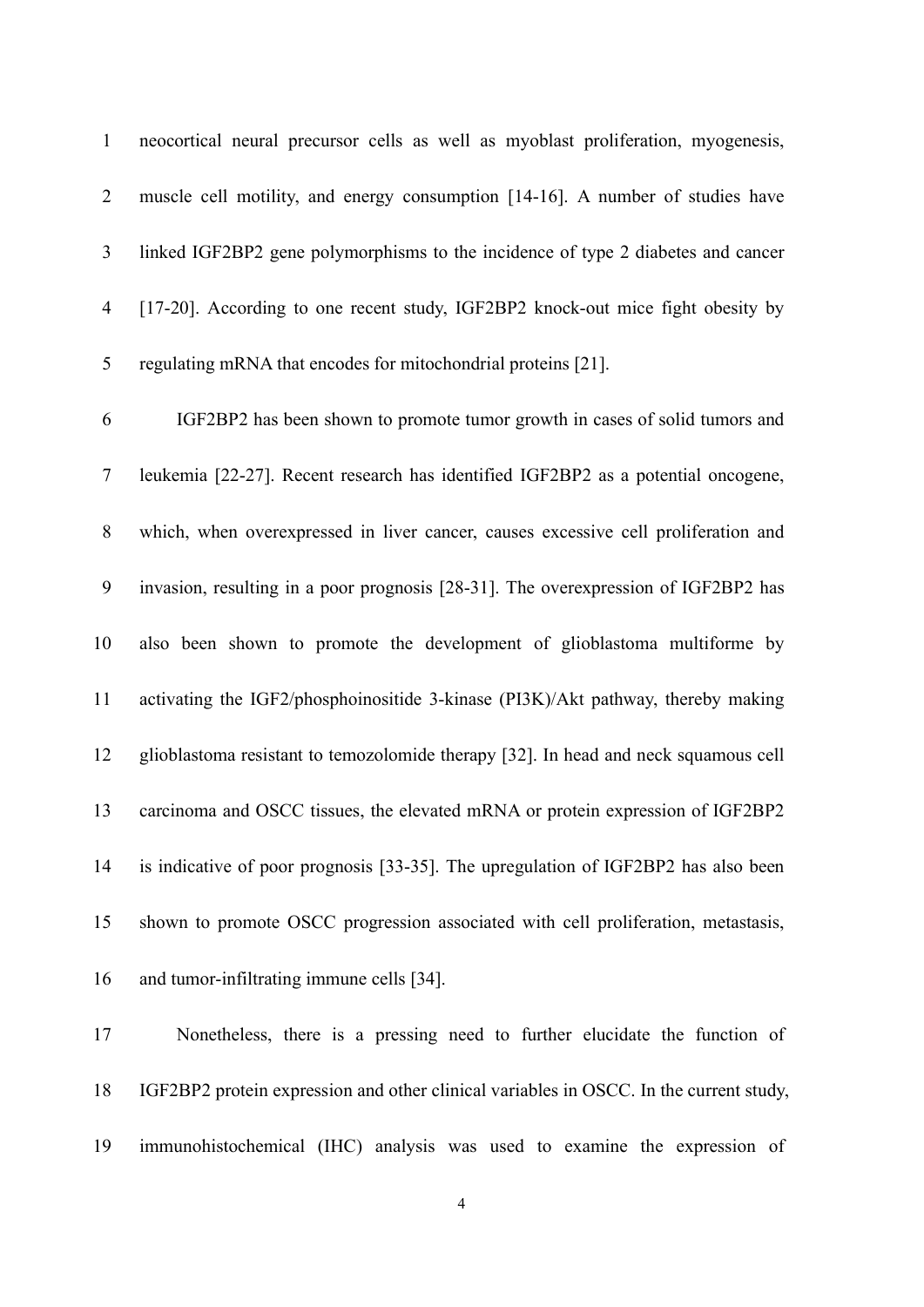| $\mathbf{1}$     | IGF2BP2 proteins tissue samples from 244 OSCC patients. We also examined the            |
|------------------|-----------------------------------------------------------------------------------------|
| $\overline{2}$   | relationship between IGF2BP2 protein expression and OSCC clinicopathological            |
| 3                | variables and prognosis. Finally, we sought to identify potential prognostic markers to |
| $\overline{4}$   | facilitate the early detection of OSCC.                                                 |
| $\mathfrak s$    |                                                                                         |
| 6                |                                                                                         |
| $\tau$           |                                                                                         |
| $8\,$            |                                                                                         |
| $\boldsymbol{9}$ |                                                                                         |
| $10\,$           |                                                                                         |
| 11               |                                                                                         |
| 12               |                                                                                         |
| 13               |                                                                                         |
| 14               |                                                                                         |
| 15               |                                                                                         |
| 16               |                                                                                         |
| $17\,$           |                                                                                         |
| $18\,$           |                                                                                         |
| 19               |                                                                                         |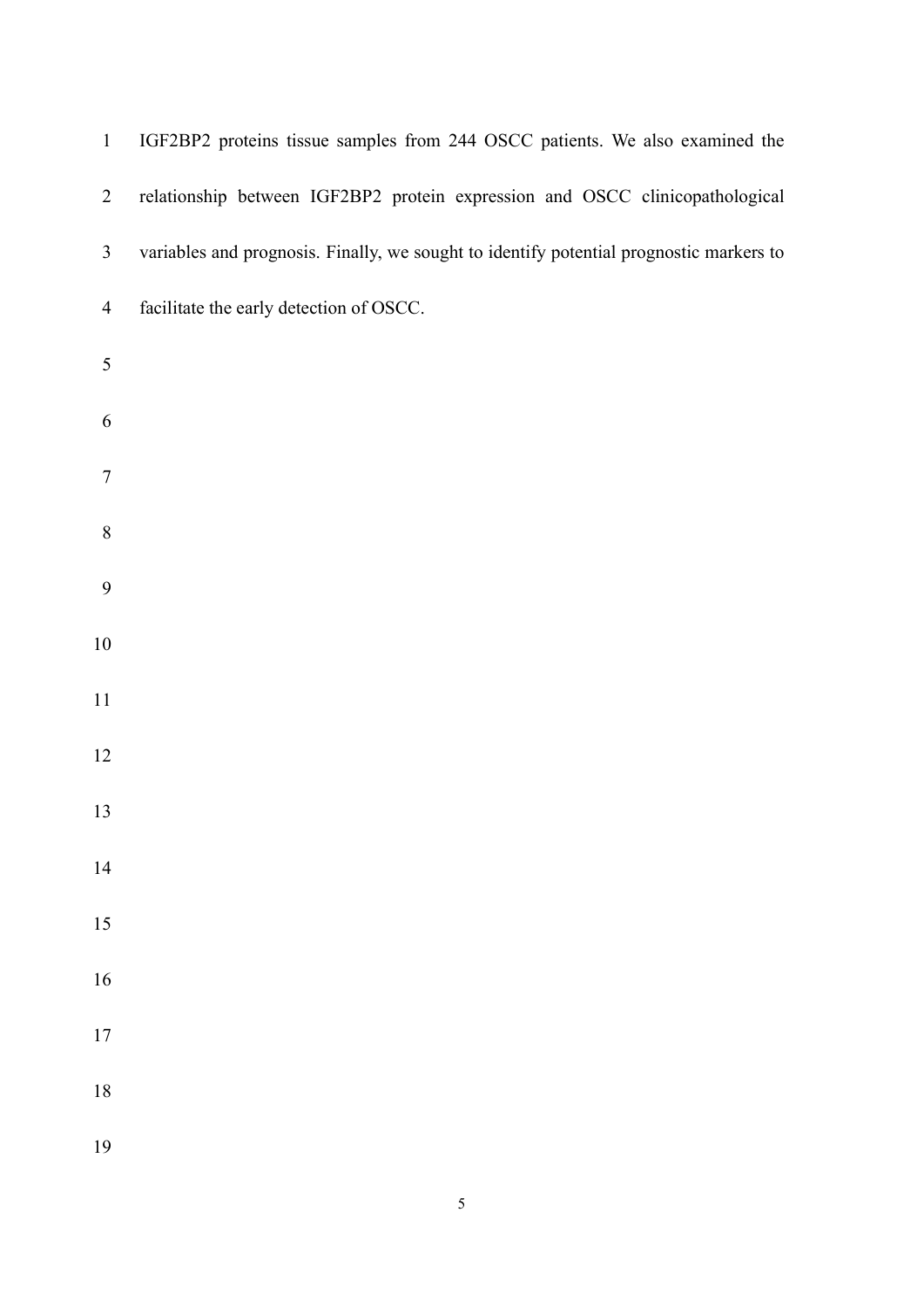### 1 Materials and Methods

#### 2 Human patients and ethics statement

| 3 | Patients ( $n = 244$ ) were recruited from Changhua Christian Hospital in Taiwan.     |
|---|---------------------------------------------------------------------------------------|
| 4 | The most common forms of treatment included tumor removal and radical neck            |
| 5 | dissection followed by post-operative irradiation. A number of patients also received |
| 6 | 5-fluorouracil (5-FU) and cisplatin chemotherapy. This study was also approved by     |
| 7 | the Changhua Christian Hospital's Ethics Committee in accordance with Institutional   |
| 8 | Review Board guidelines (IRB No. 150808, date of approval 03 July 2016). Prior to     |
| 9 | surgery, all OSCC patients provided written informed consent.                         |

10

### 11 Tissue microarray preparation and evaluation

12 In accordance with the methods outlined in previous reports [36, 37], tissue 13 microarrays (TMAs) were created using the OSCC samples, which included typical 14 OSCC tissues and the surrounding epithelial tissue. The samples were fixed with 15 paraffin to perforate tissue cylinders (2 mm in diameter) to produce OSCC and 16 neighboring TMAs using a handmade, semiautomated tissue array. TMAs were 17 created after the pathological evaluation of typical OSCC samples. Two senior 18 pathologists validated the morphology of the malignancy based on representative 19 lesions revealed by staining tissue slices using hematoxylin and eosin (H&E). The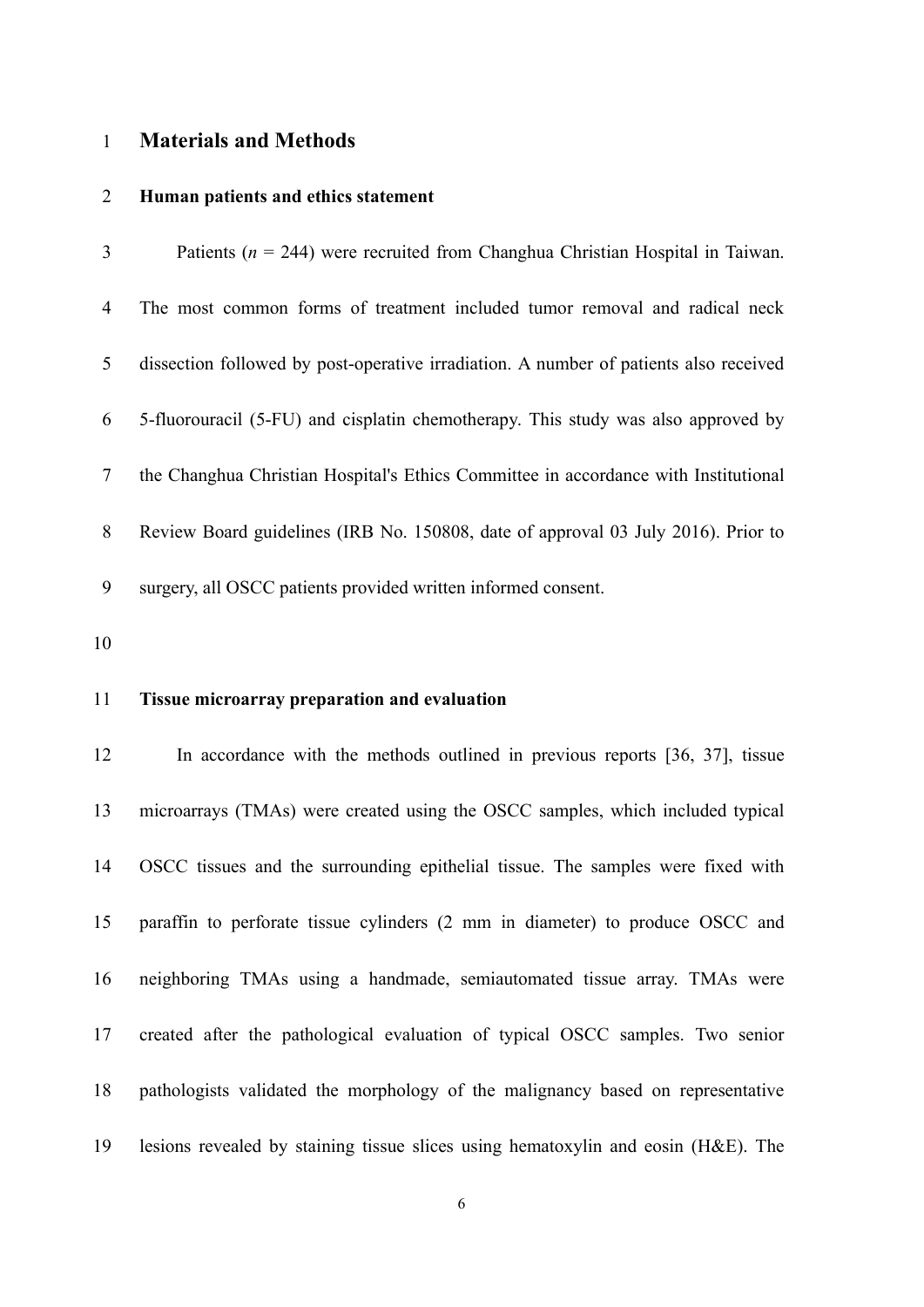1 American Joint Committee on Cancer (AJCC, 7th Edition) Tumor, Node, Metastasis 2 (TNM) staging system and the Edmondson-Steiner grading system were used to make 3 pathological evaluations of tumor stages and histological differentiation.

4

#### 5 IHC staining and scoring

6 IHC staining was performed in accordance with our previous studies [38, 39]. 7 Following deparaffinization and hydration with various quantities of ethanol, the 8 TMAs were antigen-retrieved using microwave radiation with 0.01 M citrate buffer 9 (pH 6.0) and then incubated in 3  $\%$  H<sub>2</sub>O<sub>2</sub> to block endogenous peroxidase activity, 10 followed by incubation in 10% normal goat serum at 37°C for 1 h. The TMAs were 11 combined with a solution containing monoclonal rabbit anti-human IGF2BP2 12 antibodies and held at 4°C overnight (Catalog number: ab124930; 1:50 dilution; 13 Abcam, Cambridge, MA, USA). On the following day, the TMAs were tested for 14 immune complex using a LASB 2 Kit (Dako, Carpinteria, CA, USA). The TMAs 15 were stained using aminoethyl carbazole followed by hematoxylin to detect enzyme 16 activity. The experiment involved a positive control (pancreatic cancer tissue as a 17 known positive case) [27] as well as a negative control (samples not treated with the 18 primary antibody) to assess the specificity of IGF2BP2 antibodies for IHC staining.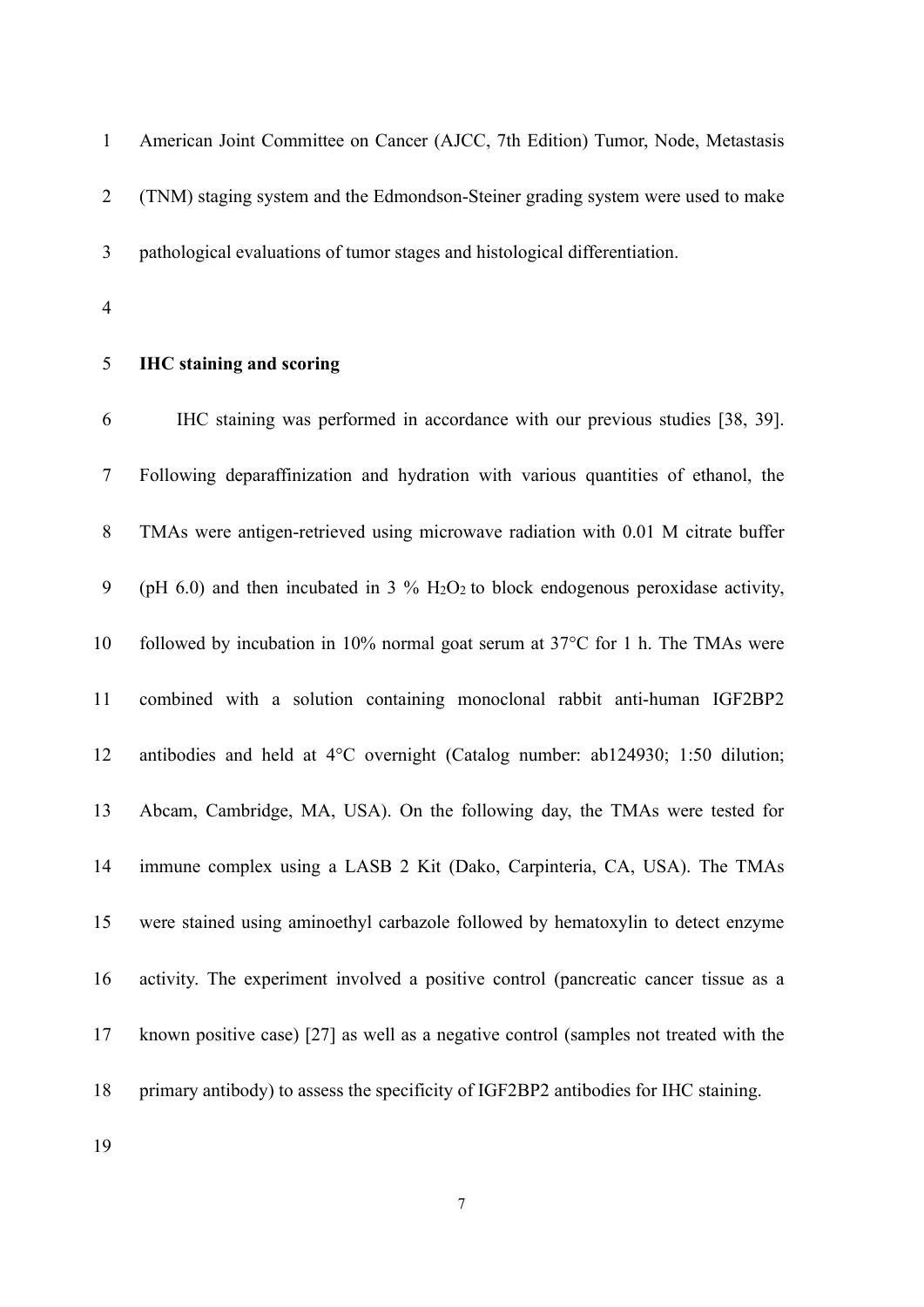# 1 Statistical analysis

| $\overline{2}$ | The clinicopathological variables of cytoplasmic IGF2BP2 protein expression              |
|----------------|------------------------------------------------------------------------------------------|
| $\mathfrak{Z}$ | and OSCC were assessed using Fisher's exact test or the Chi-Square test. The             |
| $\overline{4}$ | Kaplan-Meier method was used to create overall survival curves for OSCC patients         |
| 5              | with low and high cytoplasmic IGF2BP2 protein expression, and the log-rank test was      |
| 6              | used to estimate cumulative survival rates. The Cox proportional hazard regression       |
| $\tau$         | model was used to confirm prognostic variables of OSCC using univariate and              |
| 8              | multivariate analyses after adjusting the stage, tumor size, lymph node metastasis and   |
| 9              | cell differentiation status. A p-value of $\leq 0.05$ was used to identify statistically |
| 10             | significant results [36, 37, 40]. Statistical Product and Service Solutions (SPSS,       |
| 11             | version 17) was used for all analysis (SPSS, Inc., Chicago, IL, USA).                    |
| 12             |                                                                                          |
| 13             |                                                                                          |
| 14             |                                                                                          |
| 15             |                                                                                          |
| 16             |                                                                                          |
| 17             |                                                                                          |
| 18             |                                                                                          |
| 19             |                                                                                          |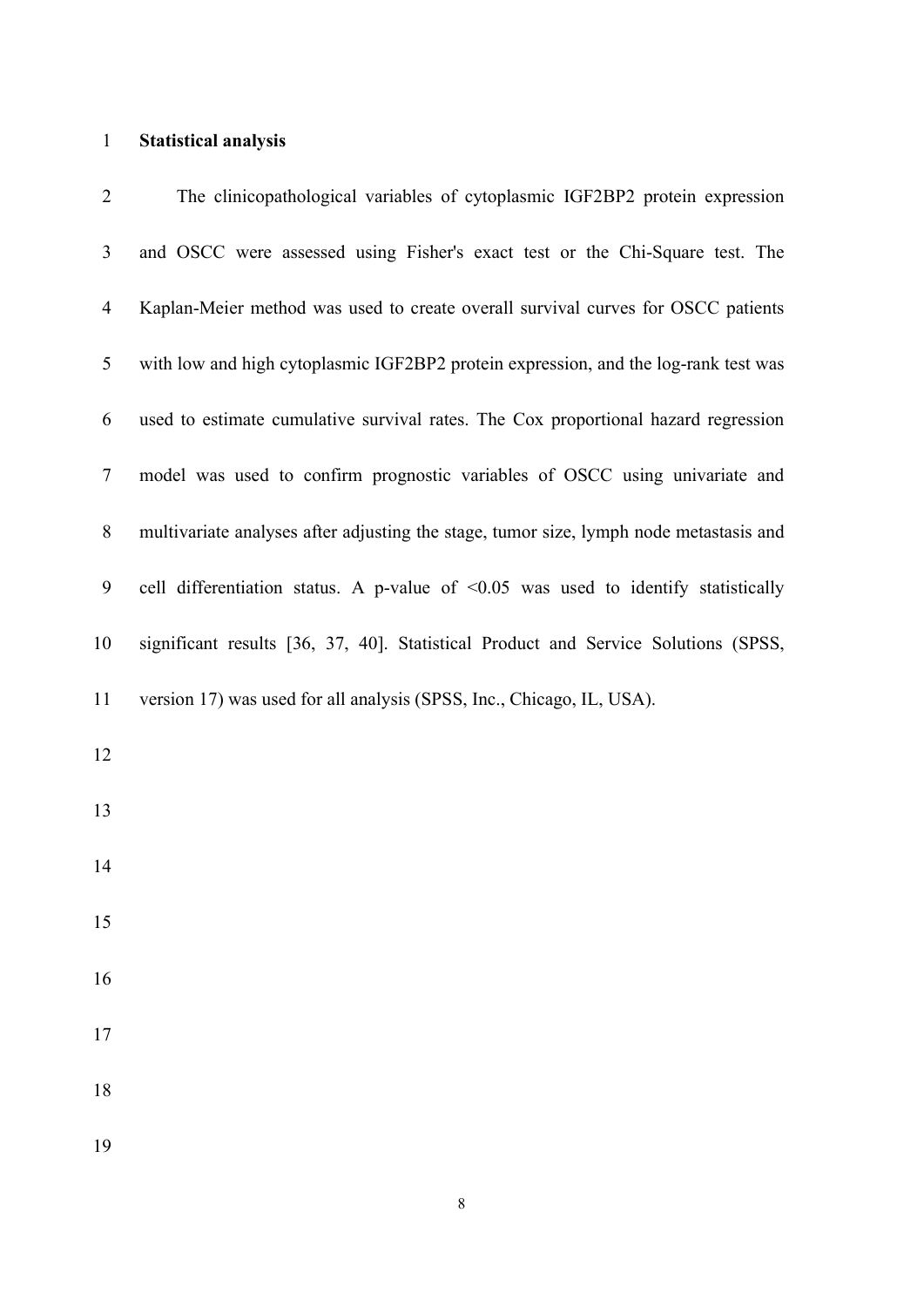## 1 Results

### 2 Demographics and characteristics of human patients with OSCC

| 3              | Table 1 lists the demographics and data pertaining to patient characteristics. This         |
|----------------|---------------------------------------------------------------------------------------------|
| $\overline{4}$ | study included 234 male OSCC patients (95.9%), ranging in age from 32 to 85.                |
| 5              | Patients were categorized according to disease stage according to criteria outlined by      |
| 6              | the American Joint Committee on Cancer (AJCC), as follows: stage I ( $n=43$ ; 17.6%),       |
| $\overline{7}$ | stage II (n=54; 22.1%); stage III (n=29; 11.9%), and stage IV (n=118; 48.4%). The           |
| 8              | tumor size distribution was as follows: tumor size I (T1) ( $n=57$ ; 23.4 %), tumor size II |
| 9              | (T2) (n=78; 31.9 %), tumor size III (T3) (n=19; 7.80 %), and tumor size IV (T4) (n =        |
| 10             | 90; 36.9%). Patients were also categorized according to histological grade, as follows:     |
| 11             | well differentiated (Well; n=39; 16.0%), moderately differentiated (Moderate; n=198;        |
| 12             | $81.1\%$ ), and poorly differentiated (Poor; n=7; 2.9%).                                    |
| 13             |                                                                                             |
| 14             | IGF2BP2 protein expression in OSCC and clinicopathological variables                        |
| 15             | The expression of IGF2BP2 in OSCC cancer tissue was examined via IHC                        |

16 staining. As shown in Figure 1, samples were divided into two groups based on 17 IGF2BP2 protein expression, as follows: (1) Low cytoplasmic staining of IGF2BP 18 (negative expression); (2) high cytoplasmic staining of IGF2BP (positive and strong 19 positive expression). The tissue samples were stratified as follows: Low IGF2BP2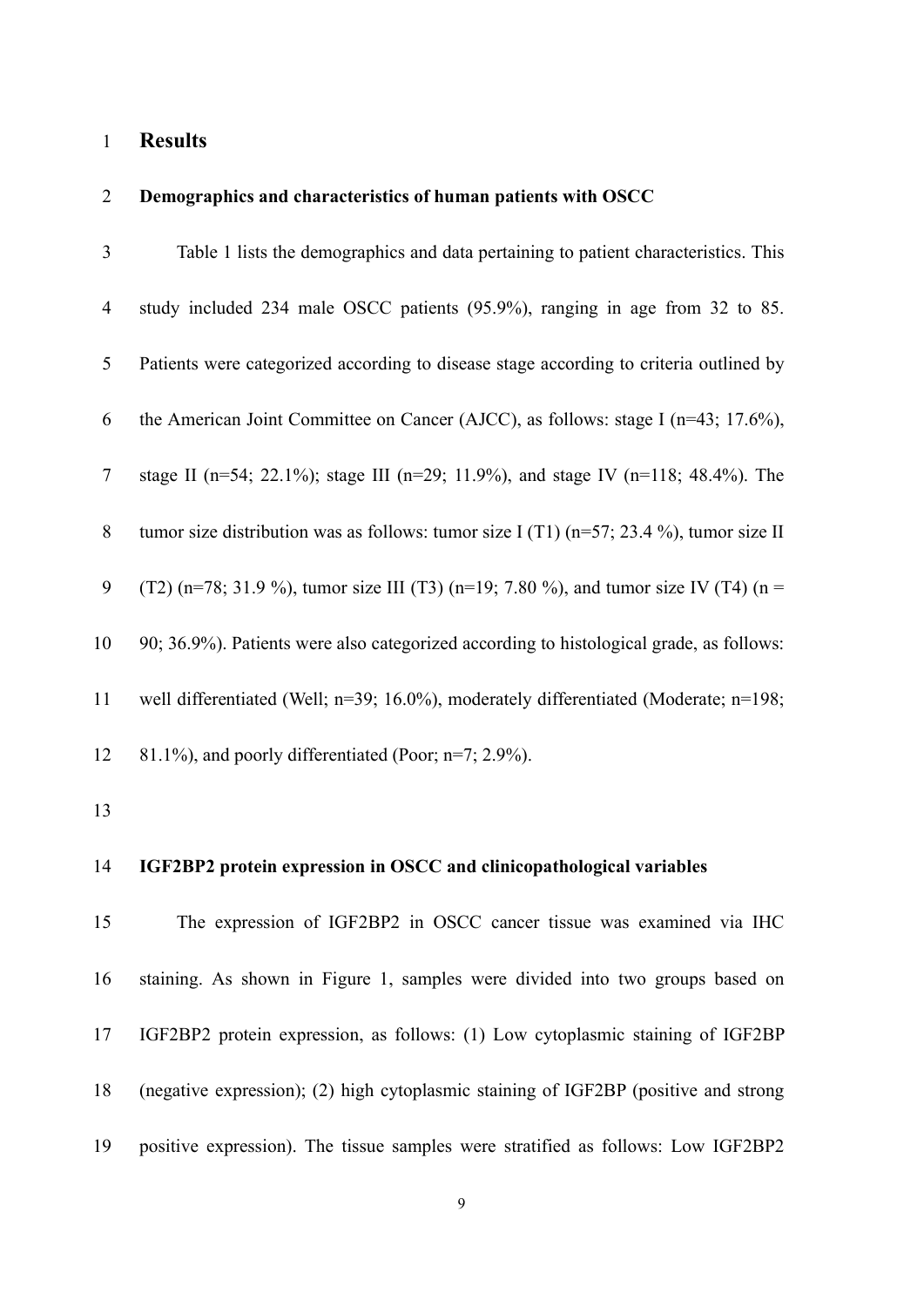| $\mathbf{1}$   | expression ( $n=209$ ; 85.7%) and high IGF2BP2 expression ( $n=35$ ; 14.3%). The              |
|----------------|-----------------------------------------------------------------------------------------------|
| 2              | relationship between IGF2BP2 expression and clinicopathological variables in                  |
| 3              | individuals with OSCC was used as the clinical basis in assessing the clinical                |
| $\overline{4}$ | relevance of IGF2BP2 protein expression using the Fisher exact test or the Chi-square         |
| 5              | test (Table 2). High IGF2BP2 expression was significantly linked to lymph node                |
| 6              | metastases, disease stage, and the survival of human patients with OSCC $(p=0.004,$           |
| 7              | $p=0.027$ , $p=0.038$ , and $p=0.011$ , respectively). In OSCC patients, we did not observe a |
| 8              | significant relationship between IGF2BP2 expression and age, histological grade, T            |
|                |                                                                                               |
| 9              | status, distant metastasis, smoking, or betel quid chewing.                                   |
| 10             |                                                                                               |
| 11             | High IGF2BP2 protein expression levels are linked to shorter overall survival in              |
| 12             | <b>OSCC</b> patients                                                                          |
| 13             | The role of IGF2BP2 in tumor prognosis was elucidated in terms of the                         |
| 14             | relationship between IGF2BP2 expression and the overall survival of OSCC patients.            |
| 15             | In Kaplan-Meier analysis, the survival curves of OSCC patients with high IGF2BP2              |

18

17 log-rank tests (Figure 2).

## 19 Prognostic indicators of clinicopathological variables and IGF2BP2 protein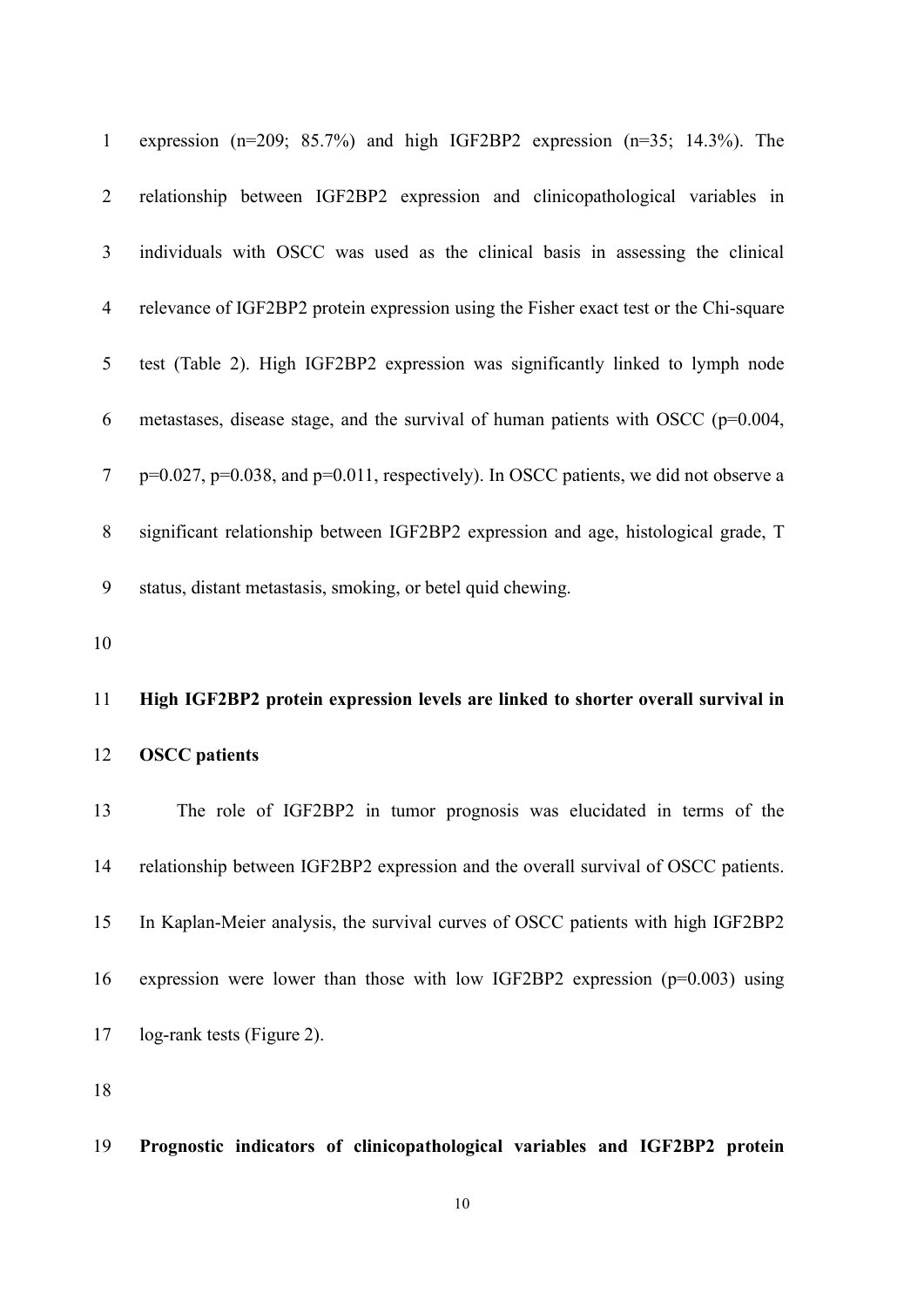| $\mathbf{1}$   | expression in OSCC patients identified using Cox proportional-hazards models              |
|----------------|-------------------------------------------------------------------------------------------|
| $\overline{2}$ | Univariate and multivariate analysis based on the Cox proportional-hazards                |
| 3              | model were used to determine the degree to which independent prognostic factors of        |
| $\overline{4}$ | IGF2BP2 expression affect overall survival of OSCC patients (Table 3). Univariate         |
| 5              | and multivariate analyses both revealed that the overall survival rate of OSCC patients   |
| 6              | was significantly linked to the expression of IGF2BP2 (p=0.003, 95% CI 1.213 to           |
| $\tau$         | 2.644; p=0.039, 95% CI 1.530 to 2.289, respectively), histological grade (p=0.039,        |
| $8\,$          | 95% CI 1.021 to 2.218), T status (p<0.001, 95% CI 1.239 to 2.139; p=0.013, 95% CI         |
| 9              | 1.132 to 2.887, respectively), lymph node metastasis ( $p<0.001$ , 95% CI 1.384 to 2.423; |
| 10             | p=0.012, 95% CI 1.181 to 2.435, respectively) and stage (p<0.001, 95% CI 1.342 to         |
| 11             | $2.373$ ).                                                                                |
| 12             |                                                                                           |
| 13             |                                                                                           |
| 14             |                                                                                           |
| 15             |                                                                                           |
| 16             |                                                                                           |
| 17             |                                                                                           |
| 18             |                                                                                           |
| 19             |                                                                                           |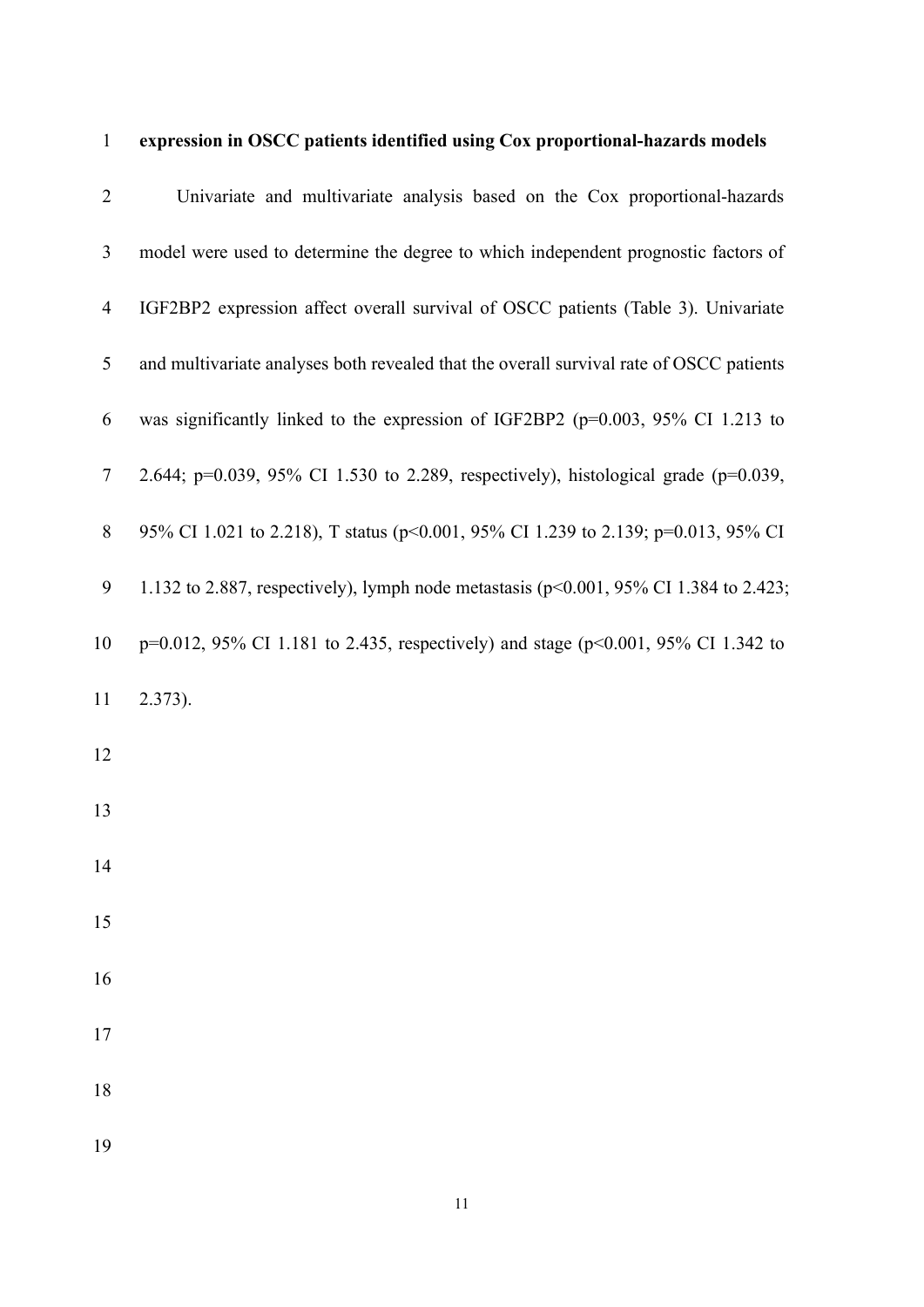### 1 Discussion

2 Cancer has become one of the most common causes of mortality among 3 middle-aged and elderly individuals. OSCC is among the most common malignant 4 tumors of the head and neck. The high recurrence and metastasis of the disease pose a 5 severe threat to human health and welfare [41-43]. OSCC is generally detected in the 6 middle or late stages, due to non-specific early clinical symptoms. Despite recent 7 advancements in the treatment of OSCC, the 5-year survival rate remains low [44, 45]. 8 OSCC is a malignant tumor affecting the head and neck region, which has also been 9 shown to harm oral epithelial cells [46]. OSCC has been linked to genetic 10 modifications, including mutations to chromosomes 3, 9, 11, and 13 [47, 48]. 11 Increasing survival rates and improving the quality of life of OSCC patients will 12 depend on the identification of molecular biomarkers and therapeutic techniques for 13 the diagnosis and treatment of OSCC [49].

14 Note that the specific mechanism underlying OSCC tumorigenesis has yet to be 15 elucidated, and there are currently no reliable early indicators for the diagnosis or 16 prognosis of OSCC [8, 50]. Identifying genes with distinct patterns of expression in 17 OSCC tumors versus normal tissue could advance our understanding of OSCC 18 etiology, while providing important diagnostic markers and therapeutic targets for 19 OSCC therapy [51]. The aberrant expression of oncogenes and tumor suppressor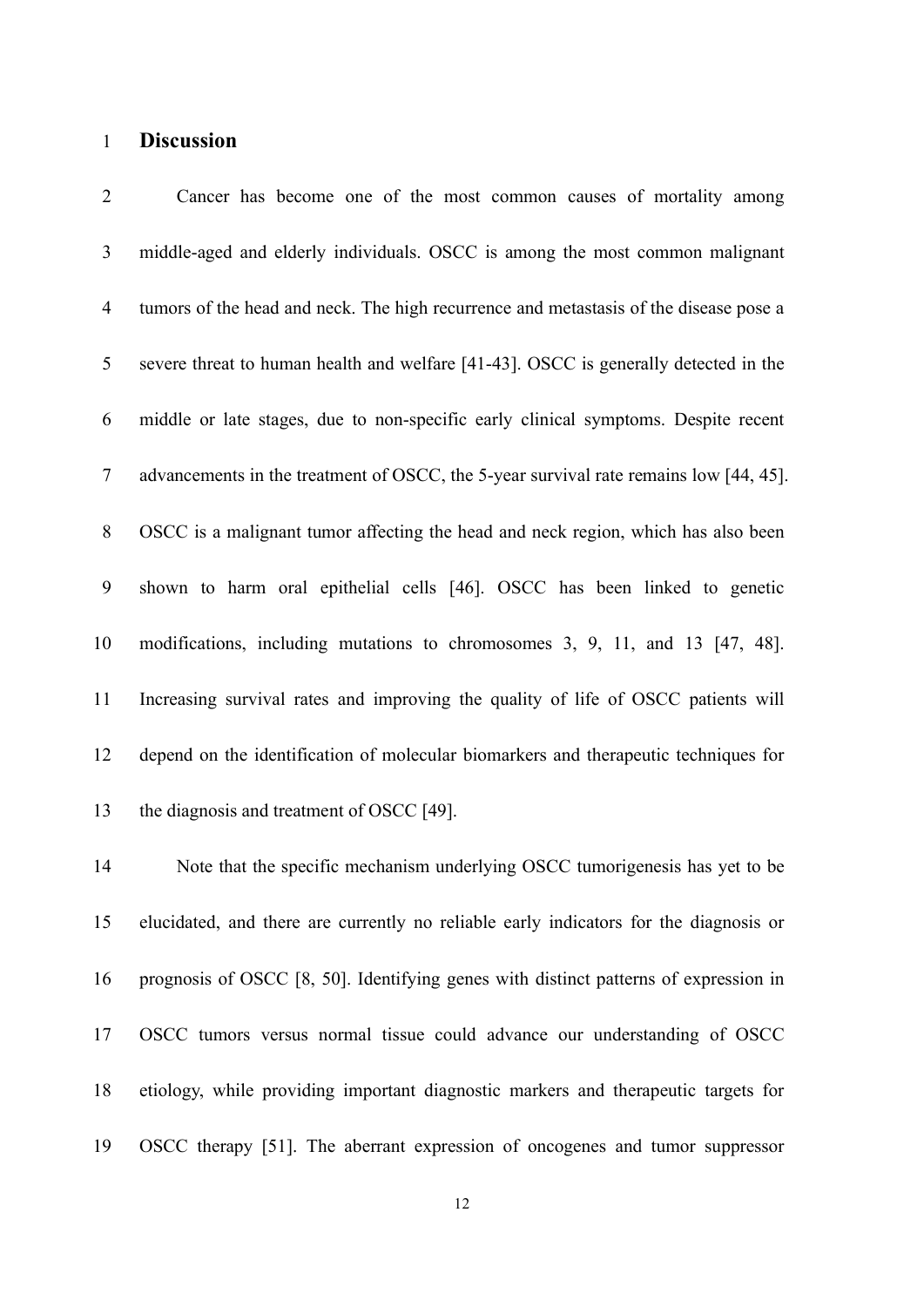1 genes has previously been demonstrated to have anti-tumor or tumor-promoting 2 effects [52]. Several biomarkers have been linked to OSCC occurrence and disease 3 progression, indicating that they play an important role in carcinogenesis. In the 4 current study, we assessed IGF2BP2 protein expression levels within the context of 5 the prognosis of OSCC patients.

6 Researchers have reported that IGF2BP2 is elevated in cases of malignancy. 7 IGF2BP2 levels can also use as a prognostic indicator of acute myelocytic leukemia 8 [25], breast cancer [53], endometrial adenocarcinoma [54], liposarcoma [55], 9 pancreatic cancer [27], hepatocellular carcinoma [30] and OSCC [35]. Moreover, Lu 10 et al. reported that IGF2BP2 may play an important role in the development of ESCC 11 carcinogenesis [56]. In the current study, we discovered the overexpression of 12 IGF2BP2 in OSCC patients (Figure 1), which is consistent with previous findings 13 [35]. We also determined that IGF2BP2 overexpression is related to poor overall 14 survival outcomes in OSCC patients (Figure 2), which suggests that it could perhaps 15 be used as a prognostic indicator for use in OSCC risk classification. Elevated 16 IGF2BP2 expression in OSCC cells has been linked to cell proliferation, metastasis, 17 and tumor-infiltrating immune cells in in vitro experiments [34]. Those studies 18 confirm our clinical results, which suggest that IGF2BP2 enhances OSCC epithelial 19 cell proliferation and epithelial-mesenchymal transition (EMT), thereby promoting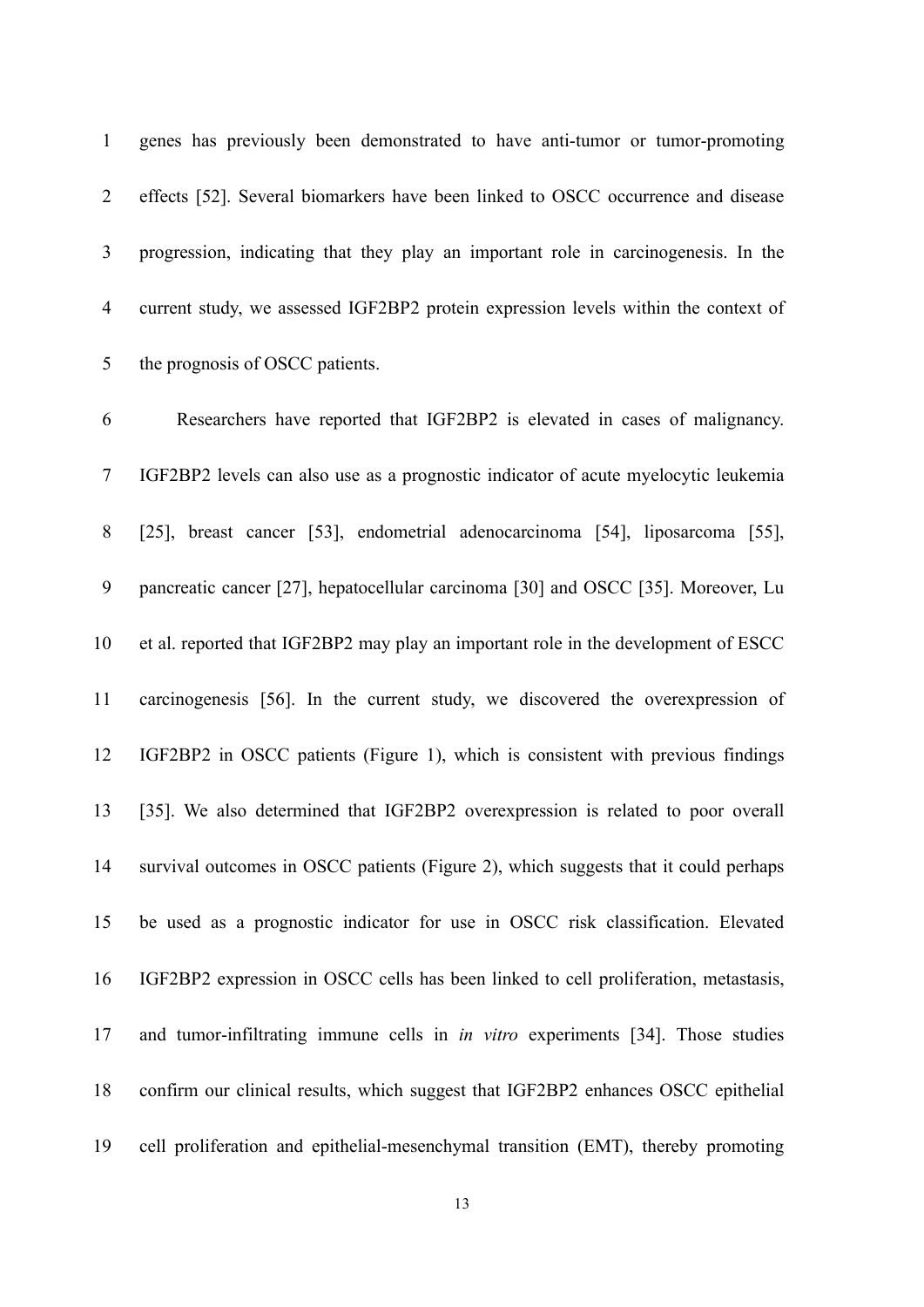1 tumor growth and invasion in OSCC patients.

2 In the current study, we used clinical tissue samples from OSCC patients to 3 characterize the connection between IGF2BP2 and clinicopathologic indicators. High 4 cytoplasmic IGF2BP2 expression was strongly linked to disease stage and survival. 5 The connections between positive IGF2BP2 protein expression and lymph node 6 metastases, as well as between IGF2BP2 and AJCC cancer stage, suggest that 7 IGF2BP2 may play a role in OSCC metastasis (Table 2). Our findings are consistent 8 with previous studies in which IGF2BP2 mRNA expression levels were examined in 9 the context of clinicopathological characteristics based on public clinical datasets [35]. 10 Univariate and multivariate analyses both identified IGF2BP2 expression, histological 11 grade, T status, lymph node metastases, and disease stage as key independent 12 prognostic factors impacting the overall survival of OSCC patients (Table 3). Our 13 findings suggest that IGF2BP2 may operate as an oncogene in OSCC cells, which is 14 in line with earlier research [34, 35]. Note that this was the first study to examine the 15 use of clinicopathological variables and IGF2BP2 protein expression within the 16 context of OSCC prognosis. Further multistep research, including both in vitro and in 17 vivo testing, will be required to corroborate our data and assess the efficacy of 18 IGF2BP2 as a therapeutic target.

19 In conclusion, our findings demonstrate that IGF2BP2 protein expression is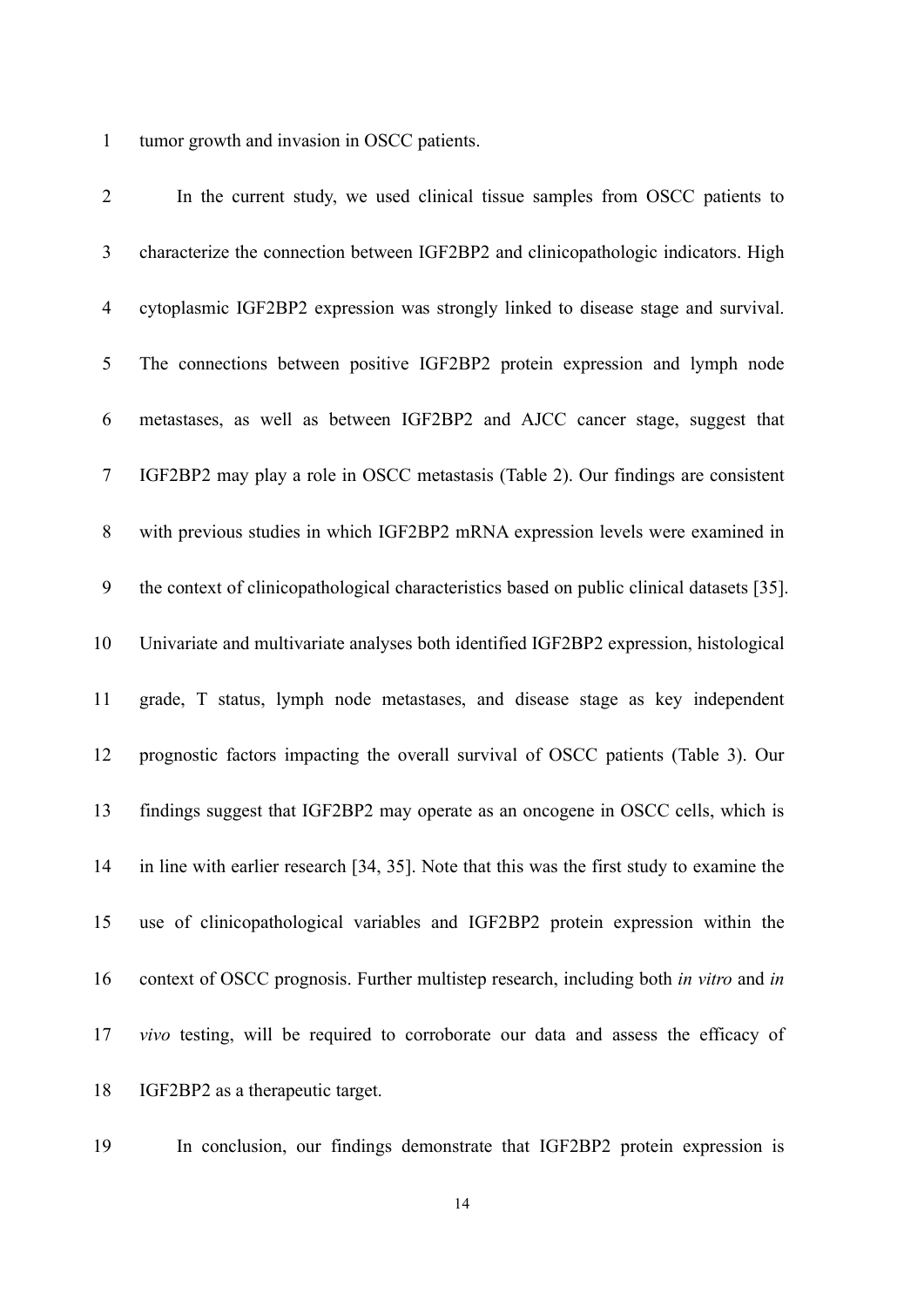| $\mathbf{1}$   | prevalent in OSCC tissues, and that protein expression levels were associated with    |
|----------------|---------------------------------------------------------------------------------------|
| $\overline{2}$ | histological grade, T status, lymph node metastasis, disease stage, and survival. Our |
| 3              | results from 244 OSCC patients show a strong link between IGF2BP2 protein levels      |
| $\overline{4}$ | and survival rates. Our results also show that IGF2BP2 protein expression could       |
| 5              | potentially be used as an independent OSCC prognostic predictor and/or therapeutic    |
| 6              | target for OSCC treatment.                                                            |
| $\tau$         |                                                                                       |
| $8\,$          | <b>Conflict of Interest</b>                                                           |
| 9              | The authors declared no conflict of interest.                                         |
| 10             |                                                                                       |
|                |                                                                                       |
| 11             | <b>Acknowledgments</b>                                                                |
| 12             | This study was supported by grants from Ministry of Science and Technology, Taiwan    |
| 13             | (MOST-108-2320-B-040-012-MY3).                                                        |
| 14             |                                                                                       |
| 15             |                                                                                       |
| 16             |                                                                                       |
| $17$           |                                                                                       |
| 18             |                                                                                       |
| 19             |                                                                                       |
| 20             |                                                                                       |
| 21             |                                                                                       |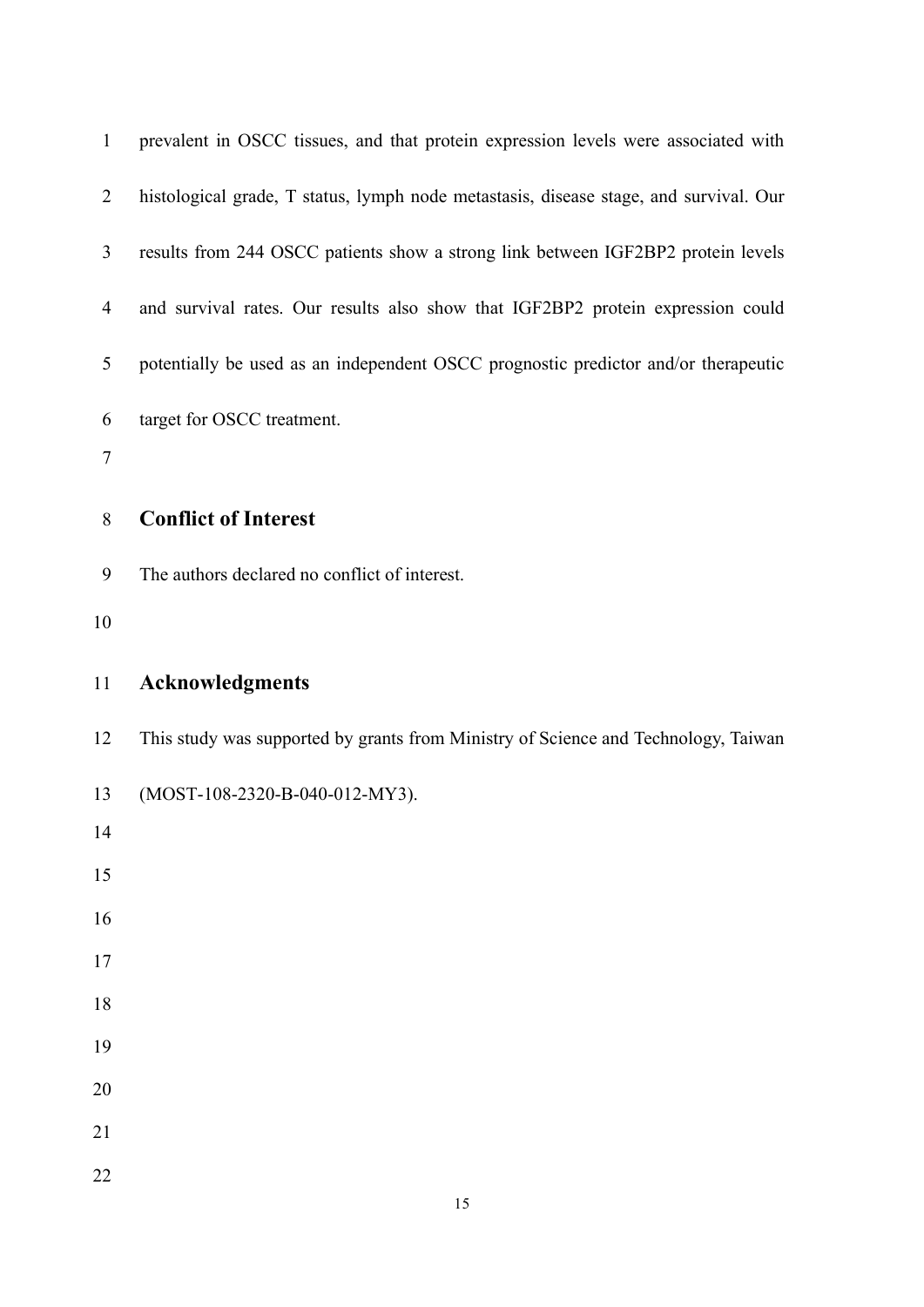### 1 References

2 1. Bray F, Ferlay J, Soerjomataram I, Siegel RL, Torre LA, Jemal A. Global cancer 3 statistics 2018: GLOBOCAN estimates of incidence and mortality worldwide for 36 4 cancers in 185 countries. CA Cancer J Clin. 2018; 68: 394-424.

5 2. Antonsson A, de Souza M, Wood ZC, Carroll A, Van K, Paterson L, et al. Natural

6 history of oral HPV infection: Longitudinal analyses in prospective cohorts from 7 Australia. Int J Cancer. 2021; 148: 1964-72.

- 8 3. Torre LA, Bray F, Siegel RL, Ferlay J, Lortet-Tieulent J, Jemal A. Global cancer 9 statistics, 2012. CA Cancer J Clin. 2015; 65: 87-108.
- 10 4. Chow LQM. Head and Neck Cancer. N Engl J Med. 2020; 382: 60-72.

11 5. Su SC, Chang LC, Lin CW, Chen MK, Yu CP, Chung WH, et al. Mutational 12 signatures and mutagenic impacts associated with betel quid chewing in oral 13 squamous cell carcinoma. Hum Genet. 2019; 138: 1379-89.

- 14 6. Chang YA, Weng SL, Yang SF, Chou CH, Huang WC, Tu SJ, et al. A 15 Three-MicroRNA Signature as a Potential Biomarker for the Early Detection of Oral 16 Cancer. Int J Mol Sci. 2018; 19: 758.
- 17 7. Su CW, Lin CW, Yang WE, Yang SF. TIMP-3 as a therapeutic target for cancer. 18 Ther Adv Med Oncol. 2019; 11: 1758835919864247.
- 19 8. Chien MH, Lin CW, Cheng CW, Wen YC, Yang SF. Matrix metalloproteinase-2 20 as a target for head and neck cancer therapy. Expert Opin Ther Targets. 2013; 17: 21 203-16.
- 22 9. Xu L, Li Q, Wang Y, Wang L, Guo Y, Yang R, et al. m(6)A methyltransferase 23 METTL3 promotes oral squamous cell carcinoma progression through enhancement 24 of IGF2BP2-mediated SLC7A11 mRNA stability. Am J Cancer Res. 2021; 11: 25 5282-98.
- 26 10. Jeng JH, Chang MC, Hahn LJ. Role of areca nut in betel quid-associated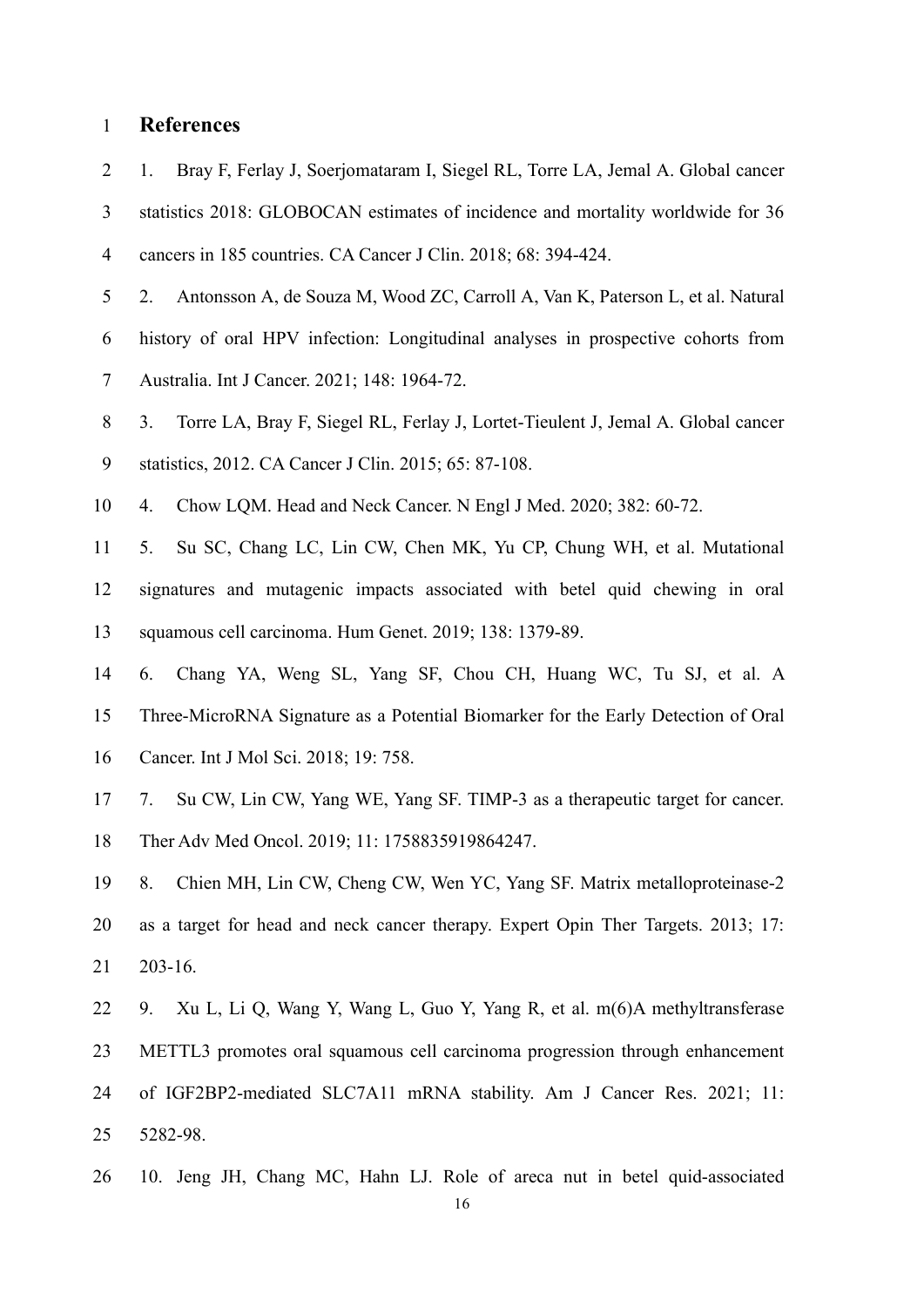1 chemical carcinogenesis: current awareness and future perspectives. Oral Oncol. 2001; 2 37: 477-92.

3 11. Tsai CH, Yang SF, Chen YJ, Chou MY, Chang YC. The upregulation of

- 4 insulin-like growth factor-1 in oral submucous fibrosis. Oral Oncol. 2005; 41: 940-6. 5 12. Chen PN, Lin CW, Yang SF, Chang YC. Oral submucous fibrosis stimulates 6 invasion and epithelial-mesenchymal transition in oral squamous cell carcinoma by 7 activating MMP-2 and IGF-IR. J Cell Mol Med. 2021; 25: 9814-25. 8 13. Yoon AJ, Zavras AI, Chen MK, Lin CW, Yang SF. Association between 9 Gly1619ARG polymorphism of IGF2R domain 11 (rs629849) and advanced stage of 10 oral cancer. Med Oncol. 2012; 29: 682-5. 11 14. Fujii Y, Kishi Y, Gotoh Y. IMP2 regulates differentiation potentials of mouse 12 neocortical neural precursor cells. Genes Cells. 2013; 18: 79-89. 13 15. Li Z, Gilbert JA, Zhang Y, Zhang M, Qiu Q, Ramanujan K, et al. An 14 HMGA2-IGF2BP2 axis regulates myoblast proliferation and myogenesis. Dev Cell.
- 15 2012; 23: 1176-88.
- 16 16. Boudoukha S, Cuvellier S, Polesskaya A. Role of the RNA-binding protein 17 IMP-2 in muscle cell motility. Mol Cell Biol. 2010; 30: 5710-25.
- 18 17. Christiansen J, Kolte AM, Hansen T, Nielsen FC. IGF2 mRNA-binding protein 2: 19 biological function and putative role in type 2 diabetes. J Mol Endocrinol. 2009; 43: 20 187-95.
- 21 18. Liu X, Chen Z, Zhao X, Huang M, Wang C, Peng W, et al. Effects of IGF2BP2,
- 22 KCNQ1 and GCKR polymorphisms on clinical outcome in metastatic gastric cancer 23 treated with EOF regimen. Pharmacogenomics. 2015; 16: 959-70.
- 24 19. Liu G, Zhu T, Cui Y, Liu J, Liu J, Zhao Q, et al. Correlation between IGF2BP2 25 gene polymorphism and the risk of breast cancer in Chinese Han women.
- 26 Biomedicine & pharmacotherapy = Biomedecine & pharmacotherapie. 2015; 69: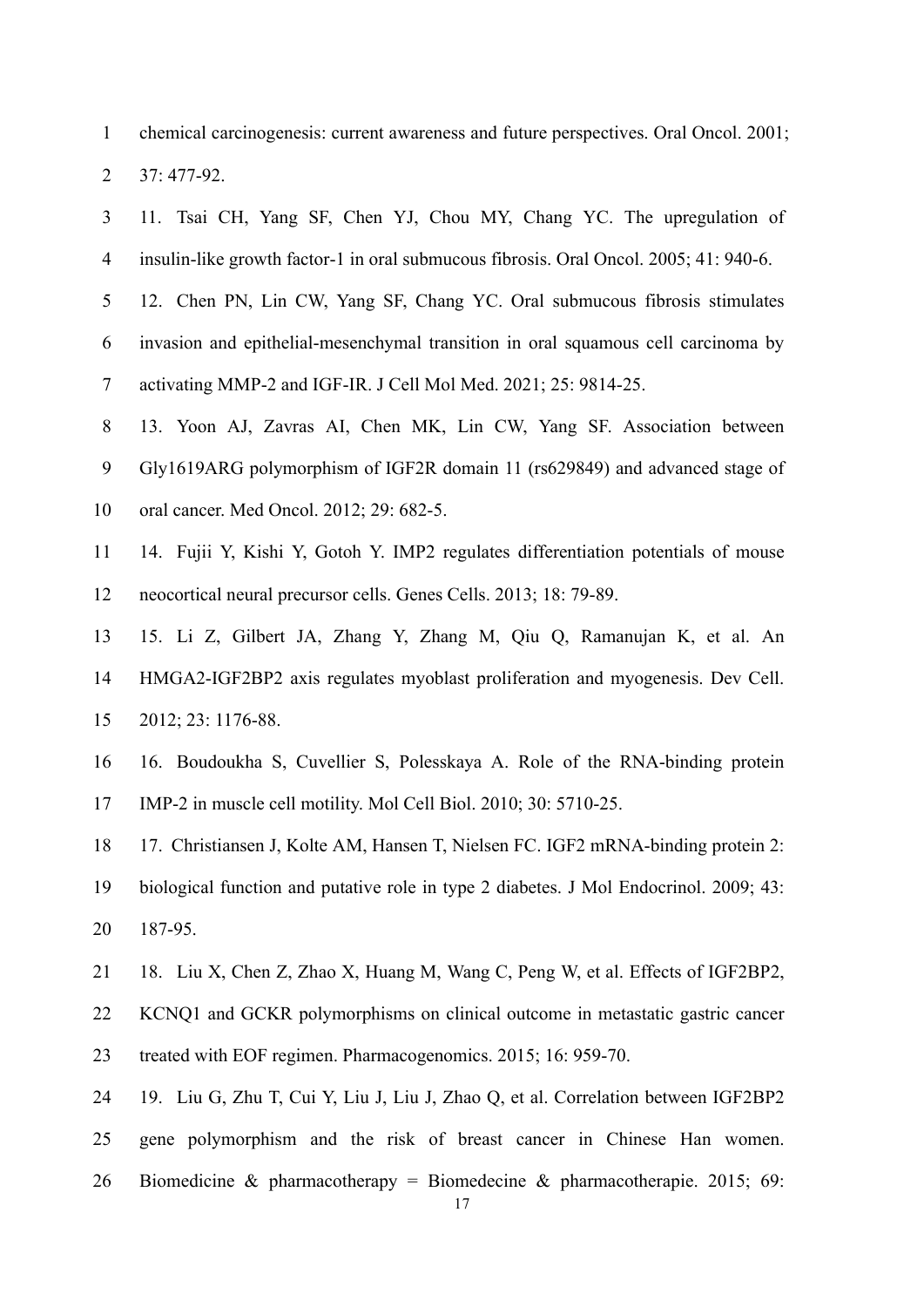1 297-300.

2 20. Chou CH, Chang CY, Lu HJ, Hsin MC, Chen MK, Huang HC, et al. IGF2BP2 3 Polymorphisms Are Associated with Clinical Characteristics and Development of Oral 4 Cancer. Int J Mol Sci. 2020; 21: 5662.

5 21. Dai N, Zhao L, Wrighting D, Kramer D, Majithia A, Wang Y, et al. 6 IGF2BP2/IMP2-Deficient mice resist obesity through enhanced translation of Ucp1 7 mRNA and Other mRNAs encoding mitochondrial proteins. Cell Metab. 2015; 21: 8 609-21.

- 9 22. Huang RS, Zheng YL, Li C, Ding C, Xu C, Zhao J. MicroRNA-485-5p 10 suppresses growth and metastasis in non-small cell lung cancer cells by targeting 11 IGF2BP2. Life Sci. 2018; 199: 104-11.
- 12 23. Ma YS, Shi BW, Guo JH, Liu JB, Yang XL, Xin R, et al. microRNA-320b 13 suppresses HNF4G and IGF2BP2 expression to inhibit angiogenesis and tumor 14 growth of lung cancer. Carcinogenesis. 2021; 42: 762-71.
- 15 24. Gao T, Liu X, He B, Pan Y, Wang S. Long non-coding RNA 91H regulates IGF2
- 16 expression by interacting with IGF2BP2 and promotes tumorigenesis in colorectal 17 cancer. Artif Cells Nanomed Biotechnol. 2020; 48: 664-71.
- 18 25. He X, Li W, Liang X, Zhu X, Zhang L, Huang Y, et al. IGF2BP2 Overexpression 19 Indicates Poor Survival in Patients with Acute Myelocytic Leukemia. Cell Physiol
- 20 Biochem. 2018; 51: 1945-56.
- 21 26. Ye S, Song W, Xu X, Zhao X, Yang L. IGF2BP2 promotes colorectal cancer cell
- 22 proliferation and survival through interfering with RAF-1 degradation by miR-195. 23 FEBS Lett. 2016; 590: 1641-50.
- 24 27. Hu X, Peng WX, Zhou H, Jiang J, Zhou X, Huang D, et al. IGF2BP2 regulates
- 25 DANCR by serving as an N6-methyladenosine reader. Cell Death Differ. 2020; 27:
- 26 1782-94.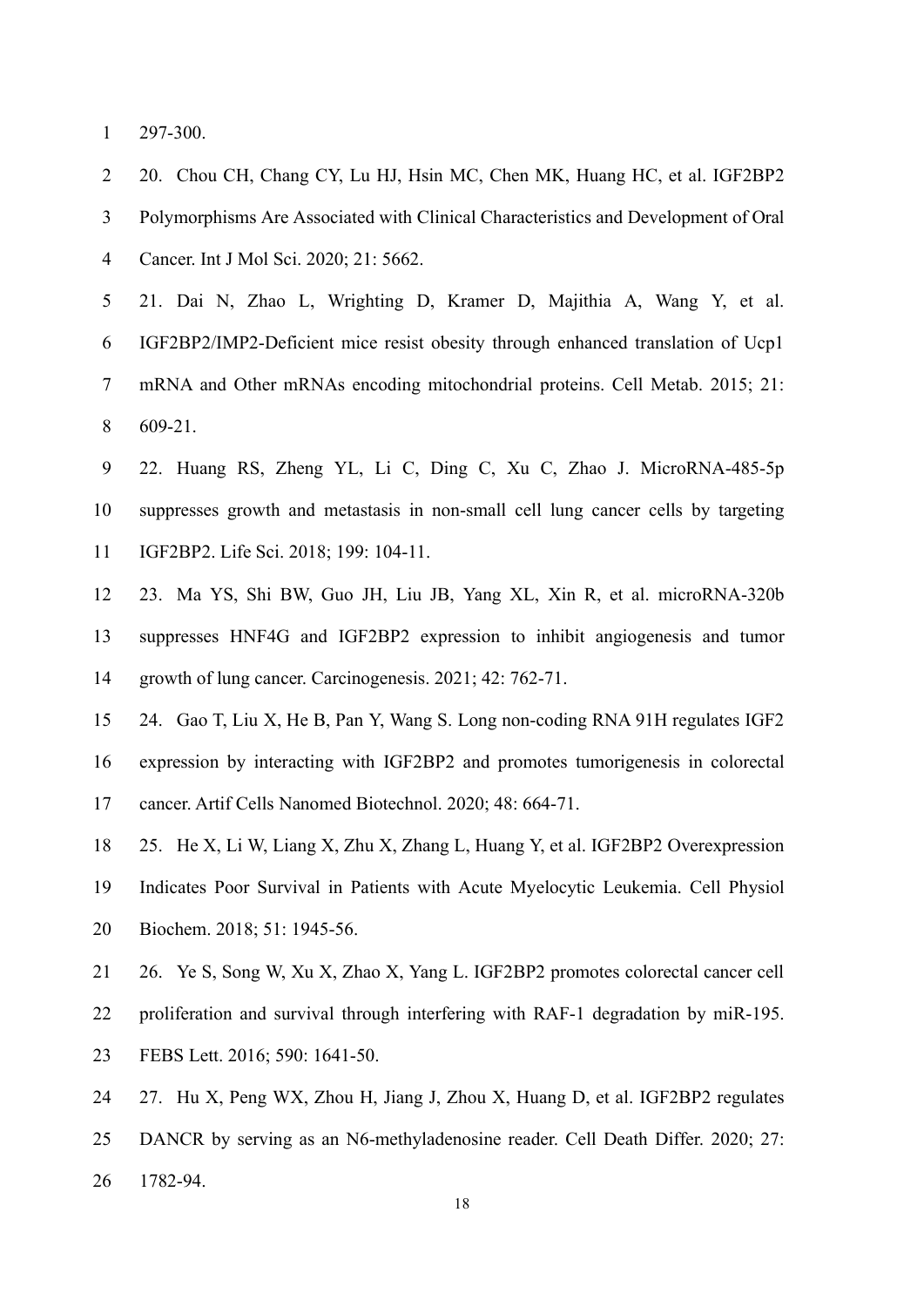| 1 28. Jeng YM, Chang CC, Hu FC, Chou HY, Kao HL, Wang TH, et al. RNA-binding        |
|-------------------------------------------------------------------------------------|
| 2 protein insulin-like growth factor II mRNA-binding protein 3 expression promotes  |
| 3 tumor invasion and predicts early recurrence and poor prognosis in hepatocellular |
| 4 carcinoma. Hepatology. 2008; 48: 1118-27.                                         |

5 29. Waly AA, El-Ekiaby N, Assal RA, Abdelrahman MM, Hosny KA, El Tayebi HM, 6 et al. Methylation in MIRLET7A3 Gene Induces the Expression of IGF-II and Its 7 mRNA Binding Proteins IGF2BP-2 and 3 in Hepatocellular Carcinoma. Front Physiol. 8 2018; 9: 1918.

9 30. Wei Q. Bioinformatical identification of key genes regulated by 10 IGF2BP2-mediated RNA N6-methyladenosine and prediction of prognosis in 11 hepatocellular carcinoma. J Gastrointest Oncol. 2021; 12: 1773-85.

12 31. Pu J, Wang J, Qin Z, Wang A, Zhang Y, Wu X, et al. IGF2BP2 Promotes Liver 13 Cancer Growth Through an m6A-FEN1-Dependent Mechanism. Front Oncol. 2020; 14 10: 578816.

15 32. Mu Q, Wang L, Yu F, Gao H, Lei T, Li P, et al. Imp2 regulates GBM progression 16 by activating IGF2/PI3K/Akt pathway. Cancer Biol Ther. 2015; 16: 623-33.

17 33. Deng X, Jiang Q, Liu Z, Chen W. Clinical Significance of an m6A Reader Gene,

18 IGF2BP2, in Head and Neck Squamous Cell Carcinoma. Front Mol Biosci. 2020; 7: 19 68.

20 34. Zhou L, Li H, Cai H, Liu W, Pan E, Yu D, et al. Upregulation of IGF2BP2 21 Promotes Oral Squamous Cell Carcinoma Progression That Is Related to Cell 22 Proliferation, Metastasis and Tumor-Infiltrating Immune Cells. Front Oncol. 2022; 12: 23 809589.

24 35. Wang X, Xu H, Zhou Z, Guo S, Chen R. IGF2BP2 maybe a novel prognostic 25 biomarker in oral squamous cell carcinoma. Bioscience reports. 2022; 26 42: :BSR20212119.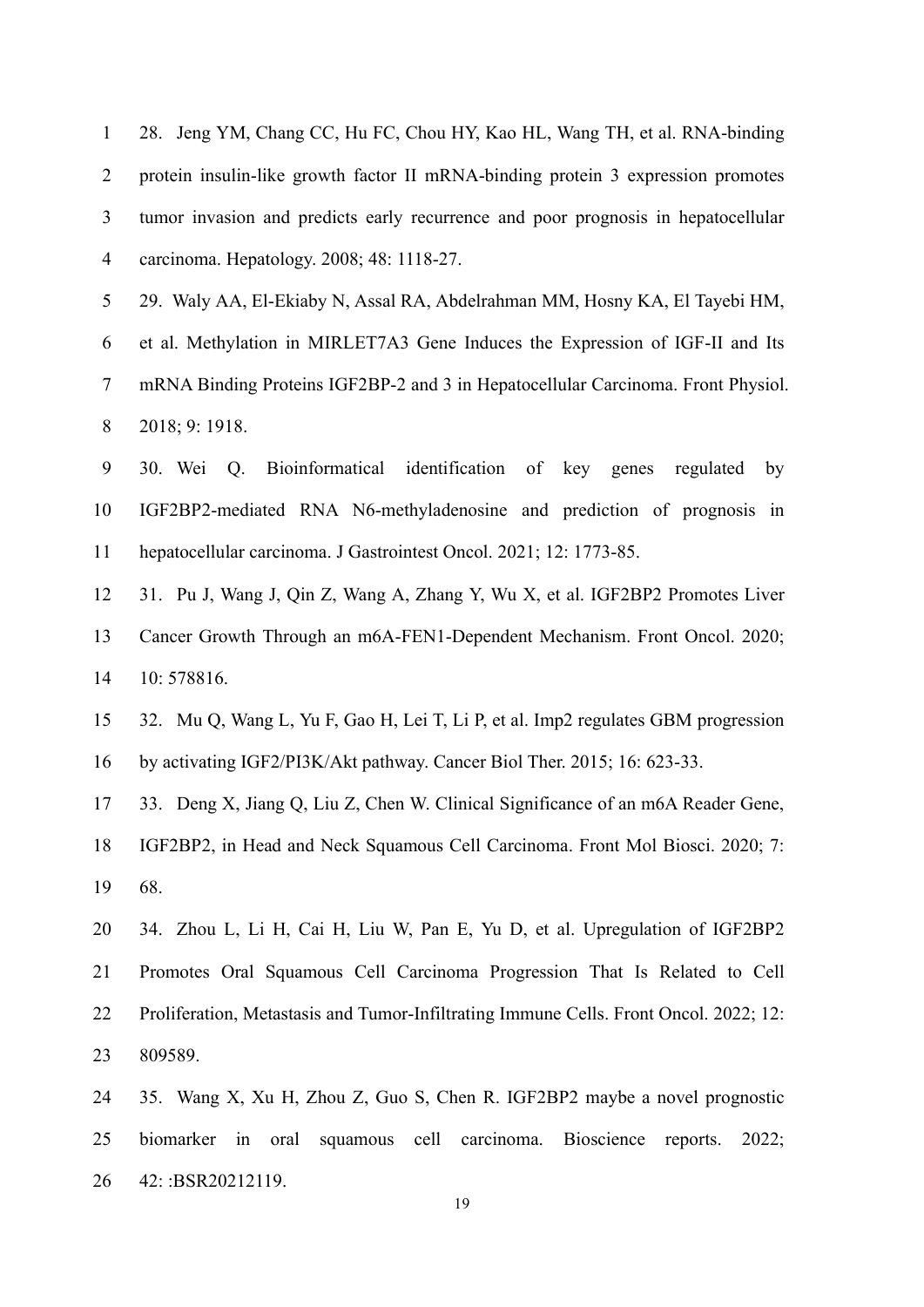| $\mathbf{1}$   | 36. Lin YM, Lin CW, Lu JW, Yeh KT, Lin SH, Yang SF. Decreased Cytoplasmic            |
|----------------|--------------------------------------------------------------------------------------|
| $\overline{2}$ | Expression of ADAMTS14 Is Correlated with Reduced Survival Rates in Oral             |
| 3              | Squamous Cell Carcinoma Patients. Diagnostics (Basel). 2020; 10: 122.                |
| $\overline{4}$ | 37. Lu JW, Tseng YS, Lo YS, Lin YM, Yeh CM, Lin SH. Prognostic Significance of       |
| 5              | Cytoplasmic SPNS2 Expression in Patients with Oral Squamous Cell Carcinoma.          |
| 6              | Medicina (Kaunas). 2021; 57: 164.                                                    |
| $\tau$         | 38. Hsin CH, Chou YE, Yang SF, Su SC, Chuang YT, Lin SH, et al. MMP-11               |
| 8              | promoted the oral cancer migration and Fak/Src activation. Oncotarget. 2017; 8:      |
| 9              | 32783-93.                                                                            |
| 10             | 39. Lin CW, Yang WE, Lee WJ, Hua KT, Hsieh FK, Hsiao M, et al. Lipocalin 2           |
| 11             | prevents oral cancer metastasis through carbonic anhydrase IX inhibition and is      |
| 12             | associated with favourable prognosis. Carcinogenesis. 2016; 37: 712-22.              |
| 13             | 40. Ho YJ, Shih CP, Yeh KT, Shi B, Gong Z, Lin YM, et al. Correlation between        |
| 14             | high expression levels of jumonji domain-containing 4 and short survival in cases of |
| 15             | colon adenocarcinoma. Biochem Biophys Res Commun. 2018; 503: 1442-9.                 |
| 16             | 41. Su SC, Chang LC, Huang HD, Peng CY, Chuang CY, Chen YT, et al. Oral              |
| 17             | microbial dysbiosis and its performance in predicting oral cancer. Carcinogenesis.   |
| 18             | 2021; 42: 127-35.                                                                    |
| 19             | 42. Su SC, Yeh CM, Lin CW, Hsieh YH, Chuang CY, Tang CH, et al. A novel              |
| 20             | melatonin-regulated lncRNA suppresses TPA-induced oral cancer cell motility          |
| 21             | through replenishing PRUNE2 expression. Journal of pineal research. 2021; 71:        |
| 22             | e12760.                                                                              |
| 23             | 43. Yang SF, Huang HD, Fan WL, Jong YJ, Chen MK, Huang CN, et al.                    |
| 24             | Compositional and functional variations of oral microbiota associated with the       |
| 25             | mutational changes in oral cancer. Oral oncology. 2018; 77: 1-8.                     |

26 44. Yeh CM, Su SC, Lin CW, Yang WE, Chien MH, Reiter RJ, et al. Melatonin as a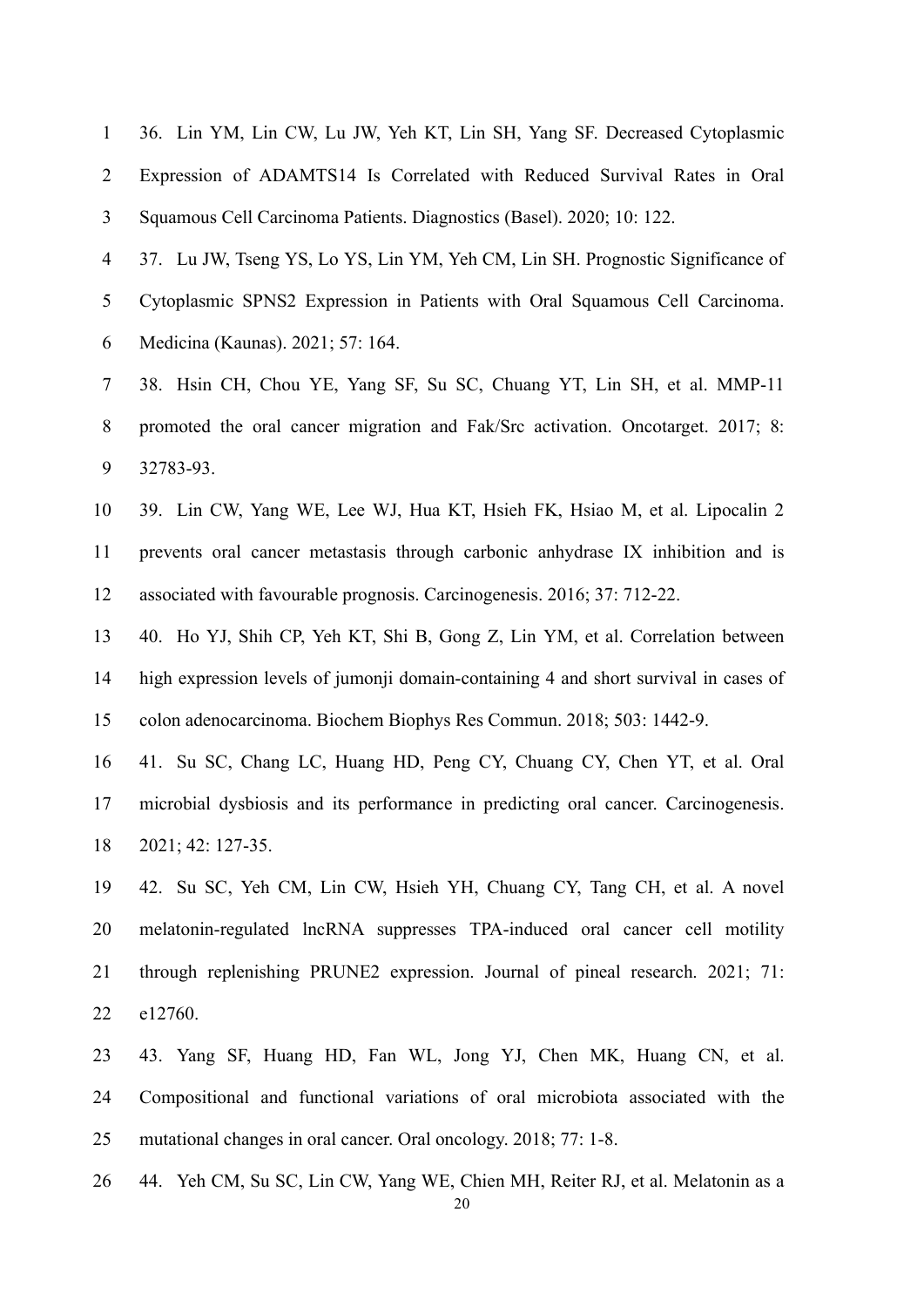| $\mathbf{1}$   | potential inhibitory agent in head and neck cancer. Oncotarget. 2017; 8: 90545-56.    |
|----------------|---------------------------------------------------------------------------------------|
| $\overline{2}$ | 45. Su SC, Hsieh MJ, Yang WE, Chung WH, Reiter RJ, Yang SF. Cancer metastasis:        |
| 3              | Mechanisms of inhibition by melatonin. Journal of pineal research. 2017; 62: e12370.  |
| $\overline{4}$ | 46. Gharat SA, Momin M, Bhavsar C. Oral Squamous Cell Carcinoma: Current              |
| 5              | Treatment Strategies and Nanotechnology-Based Approaches for Prevention and           |
| 6              | Therapy. Crit Rev Ther Drug Carrier Syst. 2016; 33: 363-400.                          |
| $\tau$         | 47. Scully C, Field JK, Tanzawa H. Genetic aberrations in oral or head and neck       |
| $8\,$          | squamous cell carcinoma (SCCHN): 1. Carcinogen metabolism, DNA repair and cell        |
| 9              | cycle control. Oral Oncol. 2000; 36: 256-63.                                          |
| 10             | 48. Su SC, Lin CW, Liu YF, Fan WL, Chen MK, Yu CP, et al. Exome Sequencing of         |
| 11             | Oral Squamous Cell Carcinoma Reveals Molecular Subgroups and Novel Therapeutic        |
| 12             | Opportunities. Theranostics. 2017; 7: 1088-99.                                        |
| 13             | 49. Shi D, Li H, Zhang J, Li Y. CircGDI2 Regulates the Proliferation, Migration,      |
| 14             | Invasion and Apoptosis of OSCC via miR-454-3p/FOXF2 Axis. Cancer Manag Res.           |
| 15             | 2021; 13: 1371-82.                                                                    |
| 16             | 50. Su CW, Chang YC, Chien MH, Hsieh YH, Chen MK, Lin CW, et al. Loss of              |
| 17             | TIMP3 by promoter methylation of Sp1 binding site promotes oral cancer metastasis.    |
| 18             | Cell death & disease. 2019; 10: 793.                                                  |
| 19             | 51. Zhong L, Liu Y, Wang K, He Z, Gong Z, Zhao Z, et al. Biomarkers: paving           |
| 20             | stones on the road towards the personalized precision medicine for oral squamous cell |
| 21             | carcinoma. BMC Cancer. 2018; 18: 911.                                                 |
| 22             | 52. Lee EY, Muller WJ. Oncogenes and tumor suppressor genes. Cold Spring Harb         |
| 23             | Perspect Biol. 2010; 2: a003236.                                                      |
|                |                                                                                       |

- 24 53. Li Y, Francia G, Zhang JY. p62/IMP2 stimulates cell migration and reduces cell 25 adhesion in breast cancer. Oncotarget. 2015; 6: 32656-68.
- 26 54. Zhang L, Liu Y, Hao S, Woda BA, Lu D. IMP2 expression distinguishes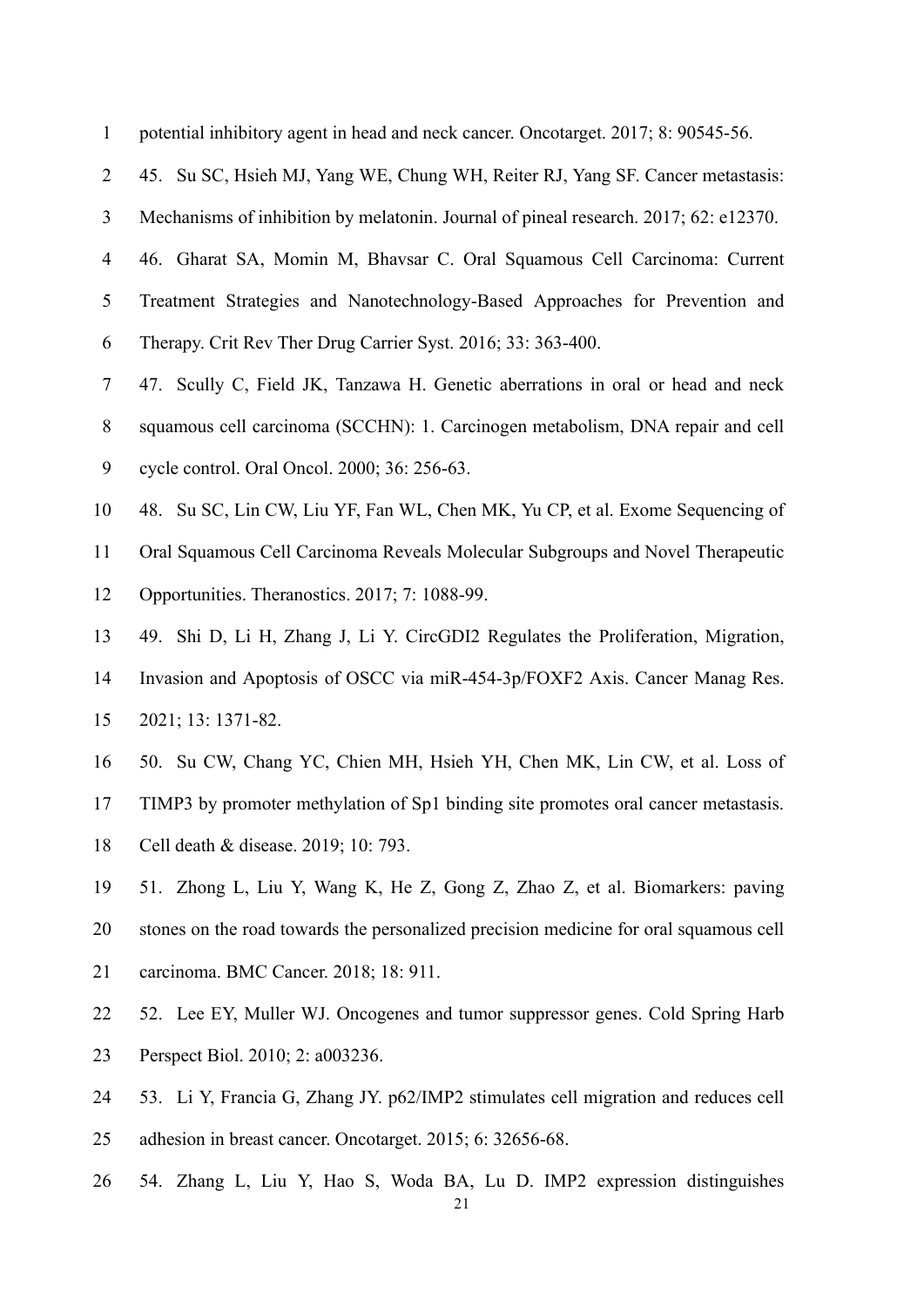| $\mathbf{1}$   | endometrioid from serous endometrial adenocarcinomas. Am J Surg Pathol. 2011; 35:     |  |  |  |  |
|----------------|---------------------------------------------------------------------------------------|--|--|--|--|
| $\overline{2}$ | 868-72.                                                                               |  |  |  |  |
| 3              | 55. Cleynen I, Brants JR, Peeters K, Deckers R, Debiec-Rychter M, Sciot R, et al.     |  |  |  |  |
| $\overline{4}$ | HMGA2 regulates transcription of the Imp2 gene via an intronic regulatory element in  |  |  |  |  |
| 5              | cooperation with nuclear factor-kappaB. Mol Cancer Res. 2007; 5: 363-72.              |  |  |  |  |
| 6              | 56. Lu F, Chen W, Jiang T, Cheng C, Wang B, Lu Z, et al. Expression profile, clinical |  |  |  |  |
| $\tau$         | significance and biological functions of IGF2BP2 in esophageal squamous cell          |  |  |  |  |
| $8\,$          | carcinoma. Exp Ther Med. 2022; 23: 252.                                               |  |  |  |  |
| 9<br>10        |                                                                                       |  |  |  |  |
| 11             |                                                                                       |  |  |  |  |
| 12             |                                                                                       |  |  |  |  |
| 13             |                                                                                       |  |  |  |  |
| 14             |                                                                                       |  |  |  |  |
| 15             |                                                                                       |  |  |  |  |
| 16             |                                                                                       |  |  |  |  |
| 17             |                                                                                       |  |  |  |  |
| 18             |                                                                                       |  |  |  |  |
| 19             |                                                                                       |  |  |  |  |
| 20             |                                                                                       |  |  |  |  |
| 21             |                                                                                       |  |  |  |  |
| 22             |                                                                                       |  |  |  |  |
| 23             |                                                                                       |  |  |  |  |
| 24             |                                                                                       |  |  |  |  |
| 25             |                                                                                       |  |  |  |  |
| 26             |                                                                                       |  |  |  |  |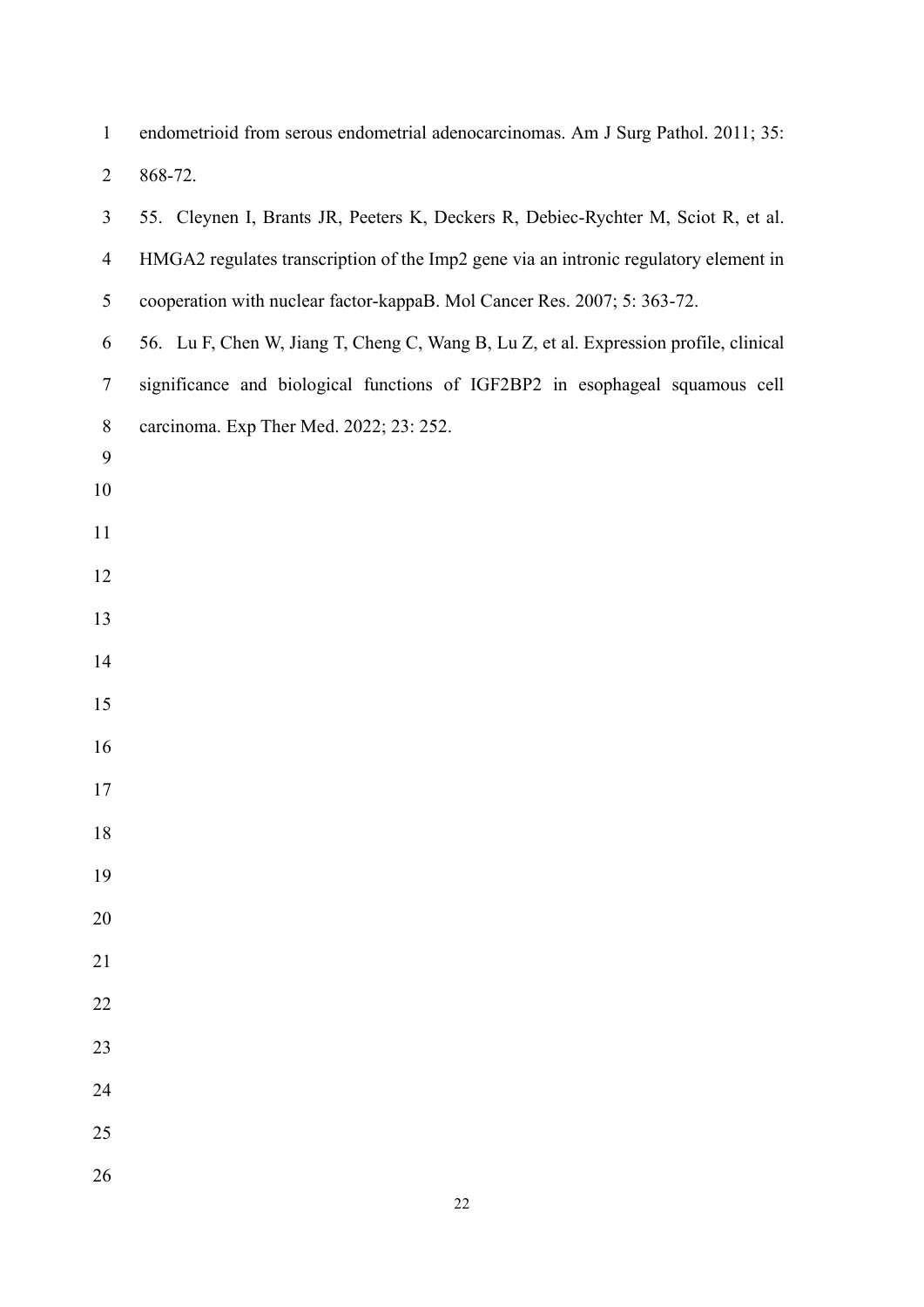1 Table 1. Demographics and characteristics of human patients with oral squamous cell

2 carcinoma

3

| <b>Factors</b>            | $(n = 244)$    | Percentage |
|---------------------------|----------------|------------|
| Gender                    |                |            |
| Male                      | 234            | 95.9%      |
| Female                    | 10             | 4.10%      |
| Age (yrs)                 |                |            |
| Range                     | 32-85          |            |
| Mean                      | 55.0           |            |
| Medium                    | 53.0           |            |
| <b>AJCC</b> cancer stage  |                |            |
| I                         | 43             | 17.6%      |
| $\mathbf{I}$              | 54             | 22.1%      |
| III                       | 29             | 11.9%      |
| IV                        | 118            | 48.4%      |
| T (Tumor size)            |                |            |
| T <sub>1</sub>            | 57             | 23.4%      |
| T <sub>2</sub>            | 78             | 31.9%      |
| T <sub>3</sub>            | 19             | 7.8%       |
| T <sub>4</sub>            | 90             | 36.9%      |
| N (Lymph node)            |                |            |
| No                        | 151            | 61.9%      |
| Yes                       | 93             | 38.1%      |
| <b>M</b> (Metastasis)     |                |            |
| N <sub>o</sub>            | 242            | 99.2%      |
| Yes                       | $\overline{2}$ | 0.80%      |
| <b>Histological grade</b> |                |            |
| (differentiation)         |                |            |
| Well                      | 39             | 16.0%      |
| Moderate                  | 198            | 81.1%      |
| poor                      | $\overline{7}$ | 2.9%       |

4

5

6 7

8

9

10

11

12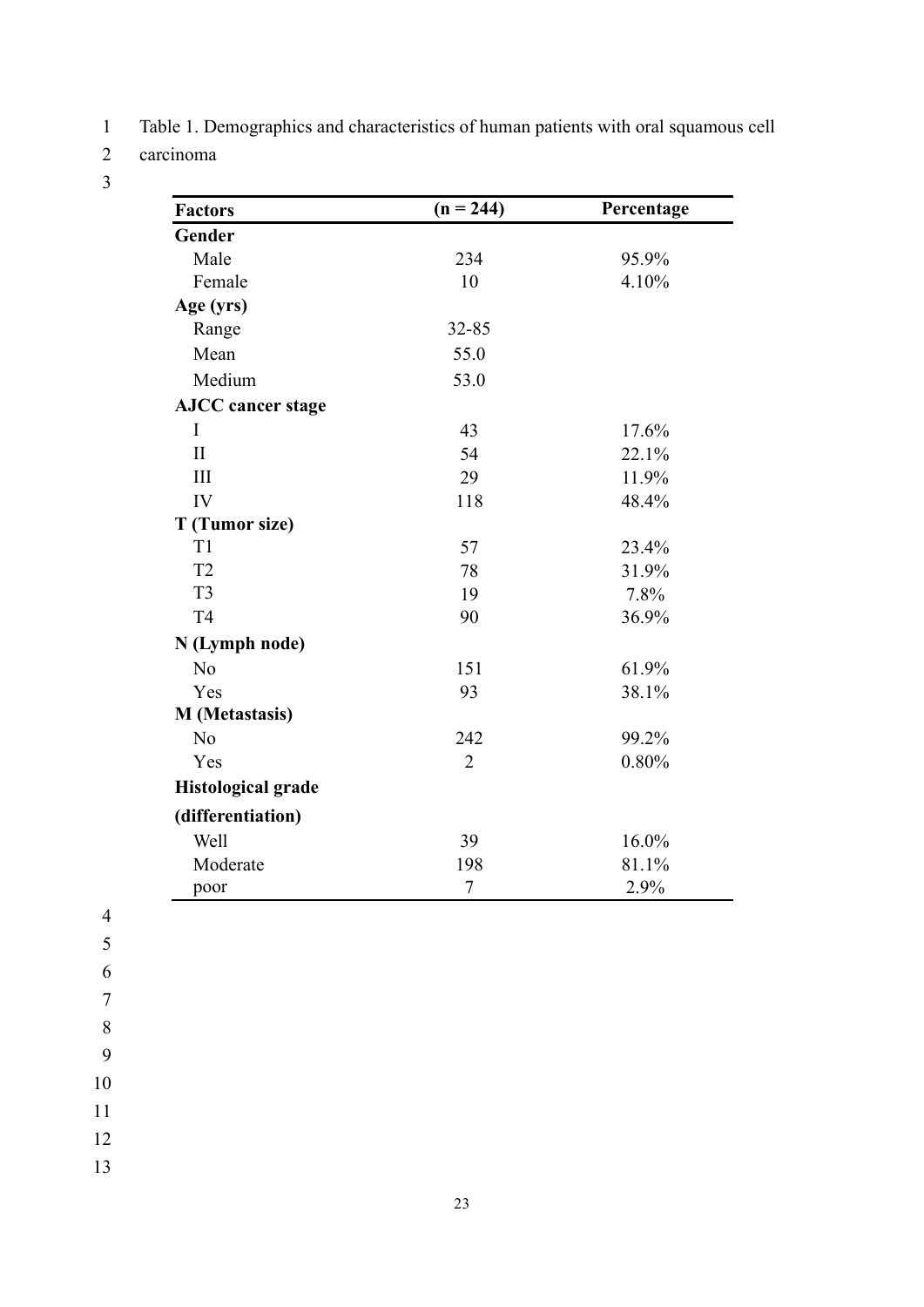1

2 Table 2. Clinicopathologic variables correlated with IGF2BP2 expression in human

3 patients with oral squamous cell carcinoma

4

|                                                | <b>Cytoplasmic Staining of IGF2BP2</b> |                 |                |                      |
|------------------------------------------------|----------------------------------------|-----------------|----------------|----------------------|
| <b>Variables</b>                               | Low                                    | High            | $(n=244)$      | p-value <sup>a</sup> |
| Age (yrs)                                      | $55.1 \pm 10.9$                        | $54.3 \pm 10.0$ |                | 0.331                |
| Gender                                         |                                        |                 |                |                      |
| Male                                           | 200 (95.7%)                            | 34 (97.1%)      | 234            | $1.000^{\rm a}$      |
| Female                                         | $9(4.3\%)$                             | $1(2.9\%)$      | 10             |                      |
| <b>Smoking</b>                                 |                                        |                 |                |                      |
| No                                             | 69 (39.7%)                             | $8(30.8\%)$     | 77             | 0.385                |
| Yes                                            | $105(60.3\%)$                          | 18 (69.2%)      | 123            |                      |
| <b>Betel quid chewing</b>                      |                                        |                 |                |                      |
| N <sub>o</sub>                                 | 56 (40.9%)                             | $7(36.8\%)$     | 63             | 0.737                |
| Yes                                            | 81 (59.1%)                             | 12 (63.2%)      | 93             |                      |
| <b>AJCC</b> cancer stage                       |                                        |                 |                |                      |
| I, II                                          | 89 (42.6%)                             | $8(22.9\%)$     | 97             | $0.027*$             |
| III, IV                                        | 120 (57.4%)                            | $27(77.1\%)$    | 147            |                      |
| T (Tumor size)                                 |                                        |                 |                |                      |
| T1/T2                                          | $117(56.0\%)$                          | 18 (51.4%)      | 135            | 0.616                |
| T3/T4                                          | 92 (44.0%)                             | $17(48.6\%)$    | 109            |                      |
| Lymph node                                     |                                        |                 |                |                      |
| metastasis                                     |                                        |                 |                |                      |
| N <sub>o</sub>                                 | 137 (65.6%)                            | 14 (40.0%)      | 151            | $0.004*$             |
| Yes                                            | 72 (34.4%)                             | $21(60.0\%)$    | 93             |                      |
| <b>Distant metastasis</b>                      |                                        |                 |                |                      |
| N <sub>o</sub>                                 | 207 (99.0%)                            | 35 (100%)       | 242            | $1.000^{\rm a}$      |
| Yes                                            | $2(1.0\%)$                             | $0(0\%)$        | $\overline{2}$ |                      |
| <b>Histological grade</b><br>(differentiation) |                                        |                 |                |                      |
| Well                                           | 37(17.7%)                              | $2(5.7\%)$      | 39             | 0.083 <sup>a</sup>   |
| Moderate/Poor                                  | 172 (82.3%)                            | 33 (94.3%)      | 205            |                      |
| <b>Survival</b>                                |                                        |                 |                |                      |
| $\leq$ 4 year                                  | 86 (41.1%)                             | $21(60.0\%)$    | 107            | $0.038*$             |
| $>4$ year                                      | 123 (58.9%)                            | $14(40.0\%)$    | 137            |                      |
| $\leq$ year                                    | 95 (45.5%)                             | 24 (68.6%)      | 119            | $0.011*$             |
| $>5$ year                                      | 114 (54.5%)                            | 11 (31.4%)      | 125            |                      |

5

6 The p-value using Fisher's exact test or Chi-square test.  $\frac{*p}{0.05}$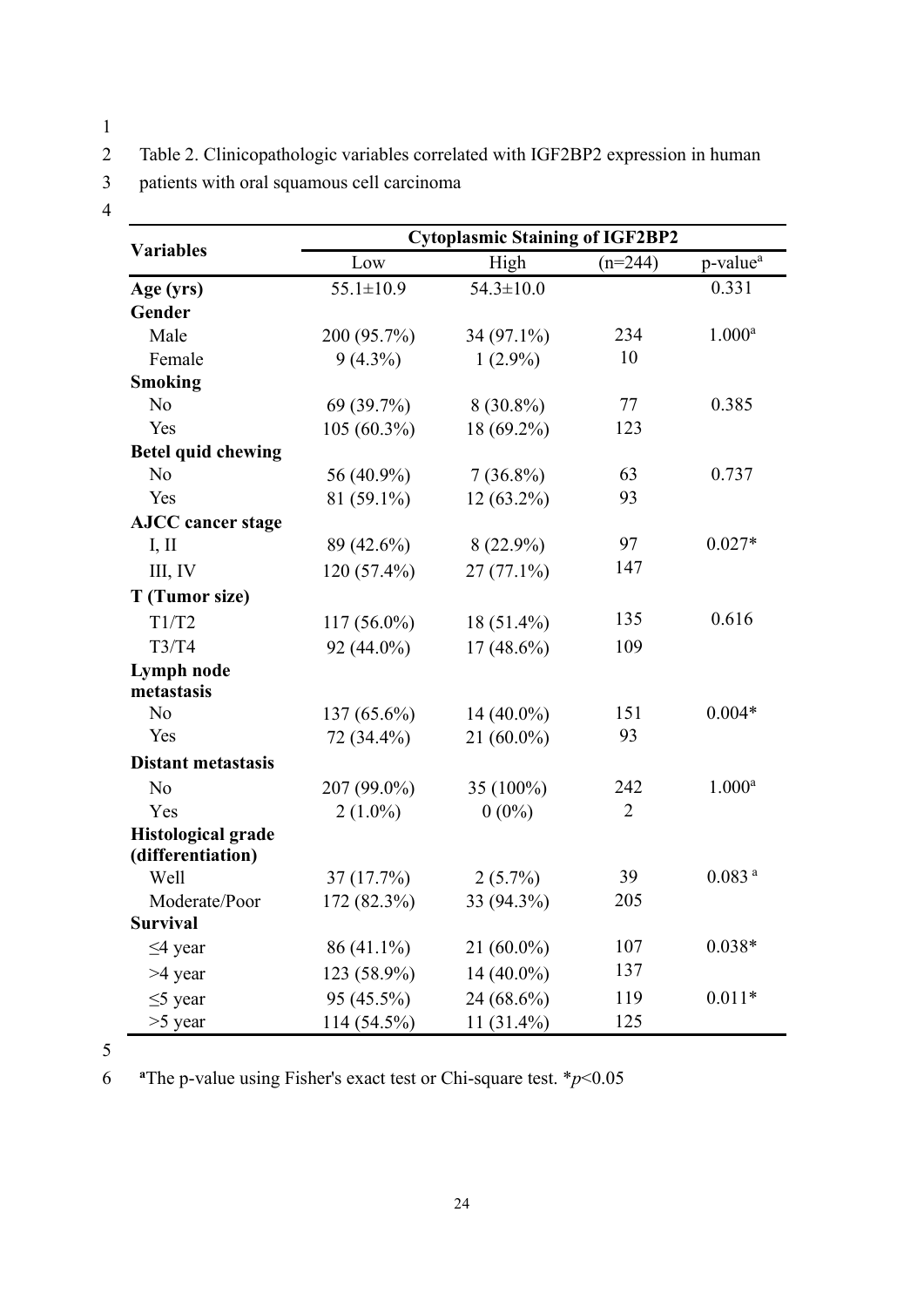|                              | Univariate analysis                |               | <b>Multivariate analysis</b>       |          |
|------------------------------|------------------------------------|---------------|------------------------------------|----------|
| Variables ( $n = 244$ )      | Hazard ratio (95% CI) <sup>a</sup> | p-value       | Hazard ratio (95% CI) <sup>a</sup> | p-value  |
| <b>Expression of IGF2BP2</b> |                                    |               |                                    |          |
| Low                          | 1.0                                | $0.003*$      | 1.0                                | $0.039*$ |
| High                         | $1.79(1.213 - 2.644)$              |               | $1.53(1.530-2.289)$                |          |
| <b>AJCC</b> cancer stage     |                                    |               |                                    |          |
| I, II                        | 1.0                                | $\leq 0.001*$ | 1.0                                | 0.642    |
| III, IV                      | $1.78(1.342 - 2.373)$              |               | $0.88(0.498 - 1.537)$              |          |
| T (Tumor size)               |                                    |               |                                    |          |
| T1/T2                        | 1.0                                | $< 0.001*$    | 1.0                                | $0.013*$ |
| T3/T4                        | $1.63(1.239-2.139)$                |               | $1.81(1.132 - 2.887)$              |          |
| Lymph node metastasis        |                                    |               |                                    |          |
| N <sub>o</sub>               | 1.0                                | $< 0.001*$    | 1.0                                | $0.012*$ |
| Yes                          | $1.83(1.384 - 2.423)$              |               | $1.65(1.181 - 2.435)$              |          |
| <b>Histological grade</b>    |                                    |               |                                    |          |
| (differentiation)            |                                    |               |                                    |          |
| Well                         | 1.0                                | $0.039*$      | 1.0                                | 0.136    |
| Moderate/Poor                | $1.51(1.021 - 2.218)$              |               | $1.38(0.904 - 2.103)$              |          |

Table 3. Overall survival and clinicopathologic variables of human patients with oral squamous cell carcinoma using univariate and multivariate analysis

95% CI: 95% Confidence interval; <sup>a</sup>Hazard ratio was adjusted for gender and age.  $*_{p<0.05}$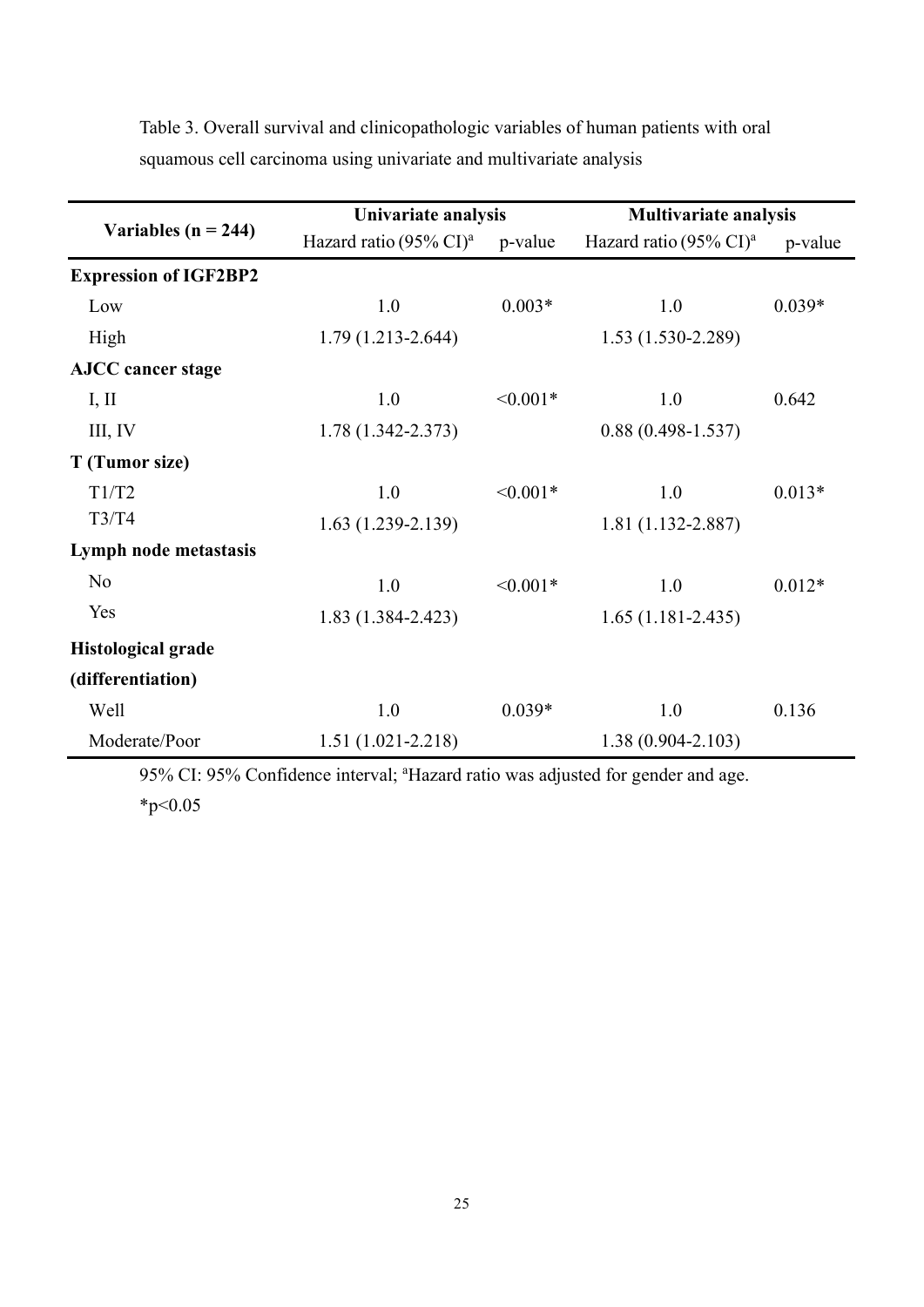# Figure 1



Figure 1. IHC analysis of cytoplasmic IGF2BP2 expression in human OSCC tissue showing negative (A and D), positive (B and E), and strong positive expression (C and F). Magnification: (top panel) 100x and lower panel (200x). Scale bars=25 and 50 µm